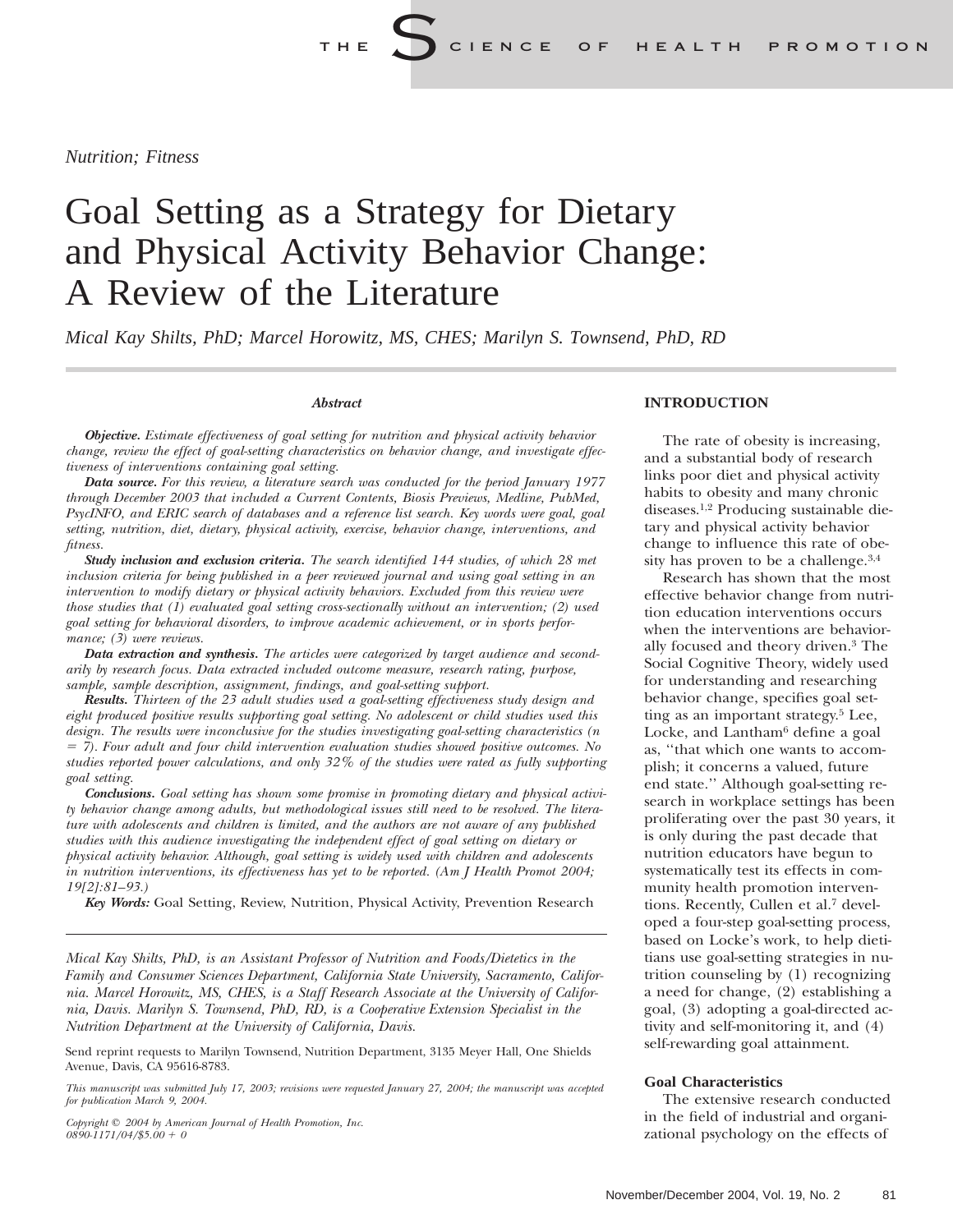## **Goal Properties and Components From the Industrial Psychology Literature**

|                 | <b>Description</b>                                                                                                                                                                                                                                                                      | <b>Practical Application</b>                                                                                                                                                                                                       |
|-----------------|-----------------------------------------------------------------------------------------------------------------------------------------------------------------------------------------------------------------------------------------------------------------------------------------|------------------------------------------------------------------------------------------------------------------------------------------------------------------------------------------------------------------------------------|
| Goal properties |                                                                                                                                                                                                                                                                                         |                                                                                                                                                                                                                                    |
| Difficulty      | To induce effort, a goal should be difficult yet attainable. Difficult<br>goals require more effort to achieve than easy goals. As goal<br>difficulty increases, so does the required effort and consequently<br>performance, assuming the goal is reasonable to achieve. <sup>11</sup> | Eating four servings of dairy a day could constitute a<br>difficult but appropriate goal if the individual is cur-<br>rently consuming two servings daily.                                                                         |
| Specificity     | A specific goal provides a clear and narrow target and designates<br>the type and amount of effort necessary to accomplish the goal;<br>general goals provide little basis for regulating one's effort. <sup>12</sup>                                                                   | A specific goal would be, "Walk 1 mile during lunch"<br>three times this week with Anne," compared with the<br>general goal, "Exercise more often."                                                                                |
| Proximity       | Goals can be set at a proximal (short-term) or distal (long-term)<br>level. Proximal goals mobilize effort now. In contrast, distal<br>goals make it easy to postpone efforts. <sup>12</sup>                                                                                            | A proximal goal would be, "Eat five servings of fruit and<br>vegetables today: one at breakfast, one at lunch, two<br>at dinner and one for snack," compared with the distal<br>goal, "Eat more fruits and vegetables this month." |
| Goal components |                                                                                                                                                                                                                                                                                         |                                                                                                                                                                                                                                    |
| Feedback        | Feedback can be described as knowledge of personal status<br>about one's selected goal. Feedback enhances goal achieve-<br>ment and should be provided regularly. <sup>11,13</sup>                                                                                                      | Having participants track their goal progress can func-<br>tion as feedback. An educator can review participant's<br>goal progress and provide individual feedback.                                                                |
| <b>Rewards</b>  | Rewards function as a motivator to continue goal progress. They<br>can be <i>internal</i> (i.e., pride in accomplishment) or <i>external</i> (i.e.,<br>recognition). <sup>11</sup>                                                                                                      | For goal progress, provide participants with raffle tickets<br>to be drawn for prizes. For goal achievement, present<br>the participant with a certificate of achievement.                                                         |

goal setting on work task performance provides important background for this review. The literature has examined three goal characteristics: properties, components, and type. In 99 of 110 workplace studies reviewed by Locke et al.,<sup>8</sup> *proximal*, *specific, difficult* yet *attainable* goals resulted in higher task performance compared with ''no goal'' or ''easy goals.'' In addition, adding feedback and rewards to the goal-setting process increased motivation and task performance.9,10 These goal properties (*proximity, specificity, difficulty*) and components (*feedback, rewards*) (Table 1) are vital to making goal-setting effective in promoting motivation, selfefficacy, and, ultimately, behavior change in adults.<sup>11–14</sup> Goal type, another important characteristic of goal setting, clarifies the role of the user. Three types of goal setting have been investigated extensively with adults: self-set, assigned/prescribed, and participatory/collaborative (Table 2).<sup>11,24</sup> The research results did not provide clear evidence to suggest one goal type is preferred, although it seems logical that certain types might be more appropriate than others for particular audiences and situations.

Researchers have reported on segments of a continuum for a goal-setting theoretical framework.5,6,11,25–28 With the use of those segments, we have generated one continuum (Figure 1). Self assessment precedes goal setting and is followed by a commitment to the goal. If a person is not committed to (i.e., trying for) the goal, there will be no goal effect and, consequently, no behavior change.<sup>11</sup> According to this framework, goal feedback and tracking focuses on accomplishments, resulting in enhanced self-efficacy for the goal.<sup>14</sup> Finally, goal persistence is likely to result in goal attainment. In the case of nutrition and physical activity, goal attainment is synonymous with behavior change.

## **Objective**

Goal setting has the potential to be an important facilitator of behavior change. Setting specific goals provides a potential strategy for organizing nutrition and physical activity information and skills into practical and manageable steps.7,14,17 However, the majority of goal-setting research on task performance has been in the workplace. Therefore, the main purpose of this review was to examine goal-setting research specific to diet and physical activity among adults, adolescents, and children. The primary objective was to determine the effectiveness of goal setting as a strategy for changing nutrition and physical activity behaviors. The secondary objective was to review the effect of goal-setting characteristics (types, components, and properties) on behavior change. The tertiary objective was to summarize the effectiveness of interventions containing a goal-setting component.

#### **METHODS**

#### **Data Sources**

For this review, a literature search was conducted for the period January 1977 through December 2003 that included a Current Contents, Biosis Previews, Medline, PubMed, PsycINFO, and ERIC search of databases and a reference list search. Keywords used were *goal, goal setting, nutrition, diet, dietary, physical activity, exercise, behavior change, interventions,* and *fitness.* The search produced 1912 titles of papers and abstracts from electronic databases and refer-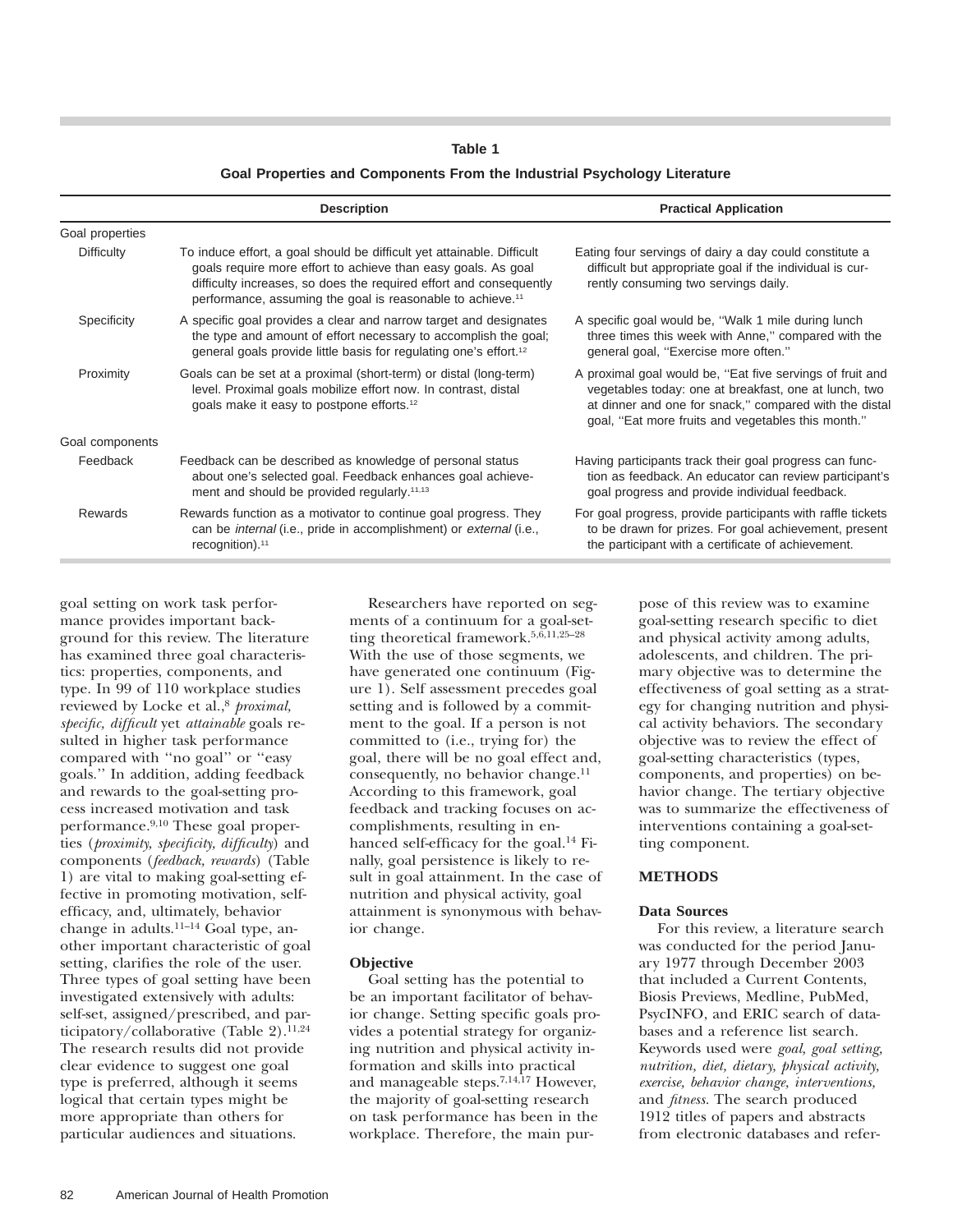## **Five Proposed Goal-Setting Types, Description, Target Audience, and Examples in the Nutrition and Physical Activity Behavior Change Literature**

| <b>Description</b>                                                                                                                        | <b>Target</b><br>Audience | <b>Examples in References</b>                                                                                                                        |
|-------------------------------------------------------------------------------------------------------------------------------------------|---------------------------|------------------------------------------------------------------------------------------------------------------------------------------------------|
| Goals are designed and chosen by the par-<br>ticipant.                                                                                    | Adults                    | Annesi <sup>15</sup><br>Mazzeo-Caputo et al. <sup>16</sup>                                                                                           |
| Goals are designed and chosen by the<br>practitioner without input from participant                                                       | Adults                    | Schnoll and Zimmerman <sup>17</sup><br>Duncan and Pozehl <sup>18</sup><br>AlexV <sup>19</sup><br>Lutz et al. $20$<br>Baron and Watters <sup>21</sup> |
| Goals are designed and chosen jointly by<br>practitioner and participant.                                                                 | Adults                    | AlexV <sup>19</sup><br>Schultz <sup>22</sup><br>Stenstrom <sup>23</sup>                                                                              |
| The practitioner designs multiple goal choic-<br>es and the participant chooses one goal.                                                 | Adolescents<br>Adults     | No studies found<br>No studies found                                                                                                                 |
| Goals are designed and chosen either by<br>practitioner or group and goal attainment<br>is contingent on the performance of the<br>group. | Children                  | No studies found                                                                                                                                     |
|                                                                                                                                           |                           |                                                                                                                                                      |

ence list searches, producing 144 papers for full review. These articles were reviewed by each author, and 28 were selected by using inclusion/ exclusion criteria described below.

#### **Inclusion and Exclusion Criteria**

For this review, peer reviewed studies of goal setting in an intervention to modify dietary or physical activity behaviors were included. Studies that were experimental, quasi-experimental, or pre-experimental were included. Those studies that evaluated goal setting cross-sectionally, without an intervention or a cell size of less than five, were excluded. Articles were excluded that used goal setting (1) as a form of treatment for behavioral disorders (i.e., eating or personality disorders), (2) to improve academic achievement, or (3) in competitive athletics or sports performance. Program descriptions that used goal-setting strategy, but included no evaluation component, were excluded. In addition, one article was excluded because the goal-setting methodology was not defined for the treatment group.<sup>29</sup>

#### **Data Extraction and Synthesis**

Goal setting is an abstract concept. Adolescence is the period when abstract thought is developing<sup>30</sup>; thus, it is the authors' opinion that goal setting might have different effects at different stages of development. Therefore, the articles were categorized by age of target audience (adult  $\geq 20$  years, adolescent 12–19 years, children  $\leq 12$  years).

Each article was evaluated for methodological quality with a fourletter rating system. One letter was assigned for each of the research qualities: experimental design with random assignment to groups (*E*), sample size calculations reported (*S*), cell size of 30 or greater (*C*), and goal setting fully supported by the education intervention (*G*).

#### **RESULTS**

#### **Data Synthesis**

The 28 articles meeting inclusion criteria fell into three distinct categories of research foci: (1) goal-setting effectiveness, 2) goal-setting characteristic effectiveness, and 3) goal-setting intervention evaluation (Table 3).

These studies used goal setting to varying degrees. This lack of consistency of goal-setting support had the potential to confound the outcome of our review. Consequently, each

study was rated for level of goal-setting support. Three levels were identified and defined as follows.

*Minimal Support.* Goal was set and no further support was provided regarding goal feedback or goal attainment. No goal-setting theory was mentioned as a guide to the goal-setting process.

*Moderate Support.* Goal was set and some but not all aspects of goal setting were supported (i.e., feedback, barriers, and goal attainment). Goalsetting theory was used to formulate the goal.

*Full Support.* A majority of the intervention was focused on goal setting and attainment, with extensive and appropriate support provided (i.e., feedback, contracting, barriers counseling, goal attainment, and skills development). Goal-setting theory was used to formulate the goal and plan and develop the lessons.

Of the 28 studies, 23 targeted adults, 1 targeted adolescents, and 4 targeted children. Table 4 presents the 28 studies grouped by target audience and secondarily by research focus. Authors, outcome measure, publication year, research rating, pur-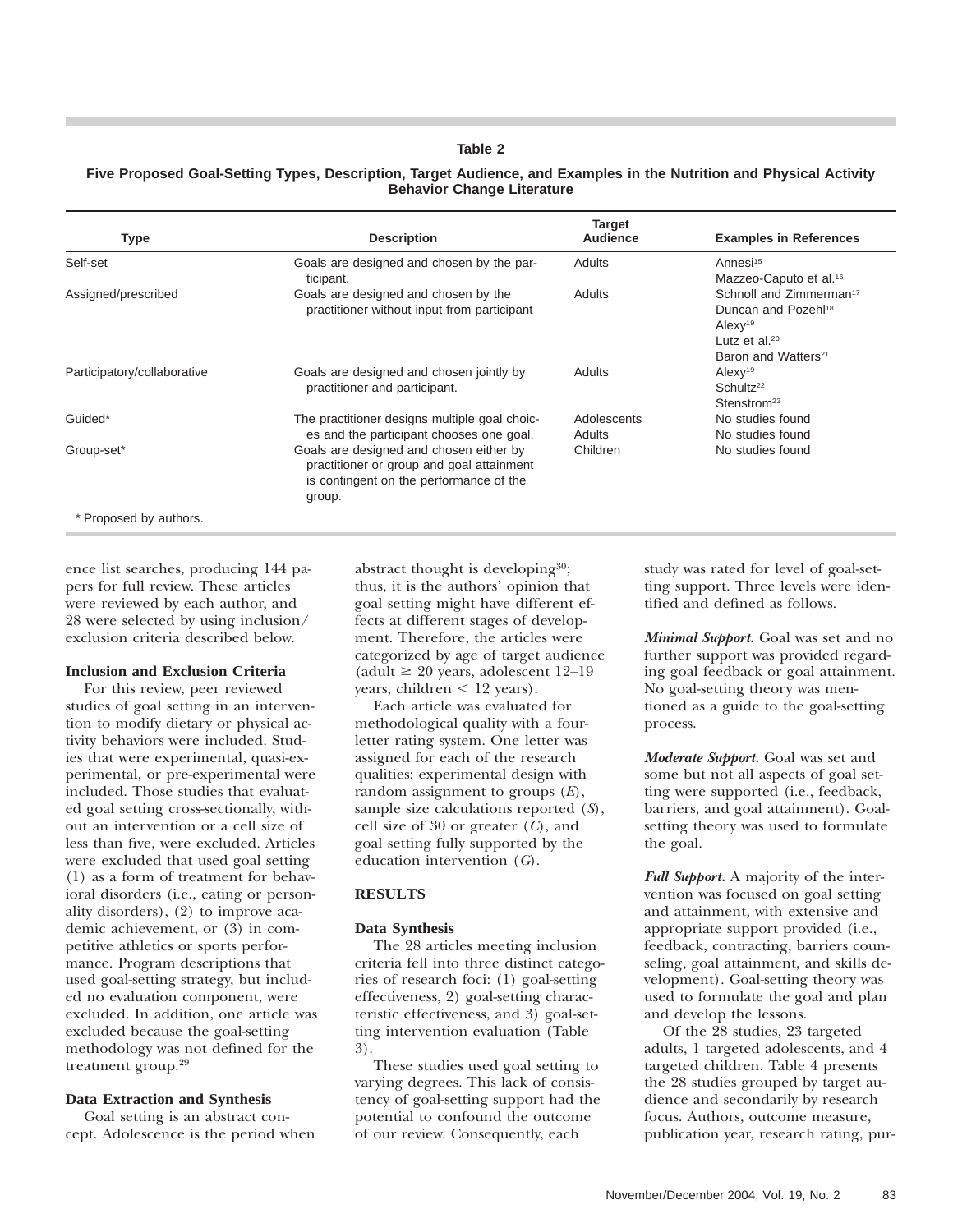## **Figure 1**

**Proposed Theoretical Framework for the Goal-Setting Process**



pose, participant description, group assignment, findings, and goal-setting support are identified.

## **Adults**

*Goal-Setting Effectiveness.* This focus compared an intervention with goal setting to the same intervention in the absence of goal-setting strategies and was appropriate for determining the effect of goal setting on dietary or physical activity behavior change. Thirteen studies were in this category.15,17–23,31–34,35

The first eight studies support the effectiveness of goal setting among adults (Table 4).15,17–19,22,23,31,32 Six studies focused on physical activity15,18,22,23,31,32 and two on nutrition.17,19 Seven of the eight studies randomly assigned participants to condition (i.e., treatment and control or multiple treatments).15,17–19,22,23,32 Sample sizes of groups varied from 6 participants<sup>18</sup> to 93 participants.<sup>31</sup> We rated four of the eight studies as ''fully'' supporting goal setting.<sup>15,17,18,22</sup>

The remaining five studies with this focus did not produce results that supported the use of goal setting.20,21,33–35 Three focused on nutri- $\text{tion}^{20,21,33}$  and two on physical activity.34,35 The five studies randomized participants to condition. Sample sizes varied from  $15$  participants<sup>21</sup> to 151 participants. $20$  We described one study as ''fully'' supporting goal set $t$ ing.<sup>33</sup>

*Goal-Setting Characteristic Effectiveness.* The second category included six

studies that examined the effectiveness of goal-setting characteristics (i.e., types [*self-set, assigned, participatory*/*collaborative*],16 components [*rewards* or *feedback*],<sup>36</sup> or properties [*proximity, specificity, difficulty*])<sup>9,12,37,38</sup> on dietary activity, physical activity, or both behavior changes. Of the six studies, one focused on physical activity.37 All six studies randomized participants to groups, and sample size of groups ranged from 7 participants<sup>37</sup> to 22 participants.<sup>36</sup> Two studies were rated as ''fully'' supporting goal setting.16,36

''Assigned'' goal setting was found to be more effective than ''self-set'' goals at maintaining the measured outcomes.16 The addition of goal attainment strategies (knowledge and skills) to a nutrition intervention did not enhance the goal-setting outcome.36 Four studies compared the use of proximal vs. distal goals. One study found that distal goals facilitated greater weight loss compared with proximal goals but had a higher attrition rate.9 The remaining three studies found no difference on measured outcomes from proximal or distal goals.12,37,38 However, the results of one study might have been confounded because half of the subjects in the distal goal group self-set proximal goals.12

#### *Goal-Setting Intervention Evaluation.*

The third category included four studies that examined the effect of an education intervention focused on goal setting compared to a ''usual care or no intervention'' control.39–42 Studies that used this focus cannot determine whether behavior changes are due to goal setting. Instead, they can determine whether interventions with goal setting are effective at facilitating a desired behavior change.

These interventions produced positive outcomes. Two studies evaluated nutrition interventions,39,42 and two evaluated nutrition and physical activity interventions.40,41 Three studies randomized participants to condition.39–41 Sample size of groups ranged from  $94$  participants<sup>39</sup> to  $901$ participants.40 We rated no interventions as ''fully'' supporting goal setting.

#### **Adolescents and Children**

*Adolescents 12–19 Years.* One study investigated the effect of a goal characteristic with an adolescent audience (Table 4).43 The study randomized six high schools to condition. Sample size of groups ranged from 50 to 58 participants. Incorporation of a general knowledge component to nutrition education intervention with goal setting did not generate additional behavior gains. Participants who set goals improved nutrient intake; however, the nutrient data for treatment participants were not compared with the data for the ''no intervention'' control group.43

*Children Younger Than 12 Years.* Four studies that used goal setting with children have been reported (Table 4).44–47 The four studies evaluated the effectiveness of an intervention with goal setting but did not investi-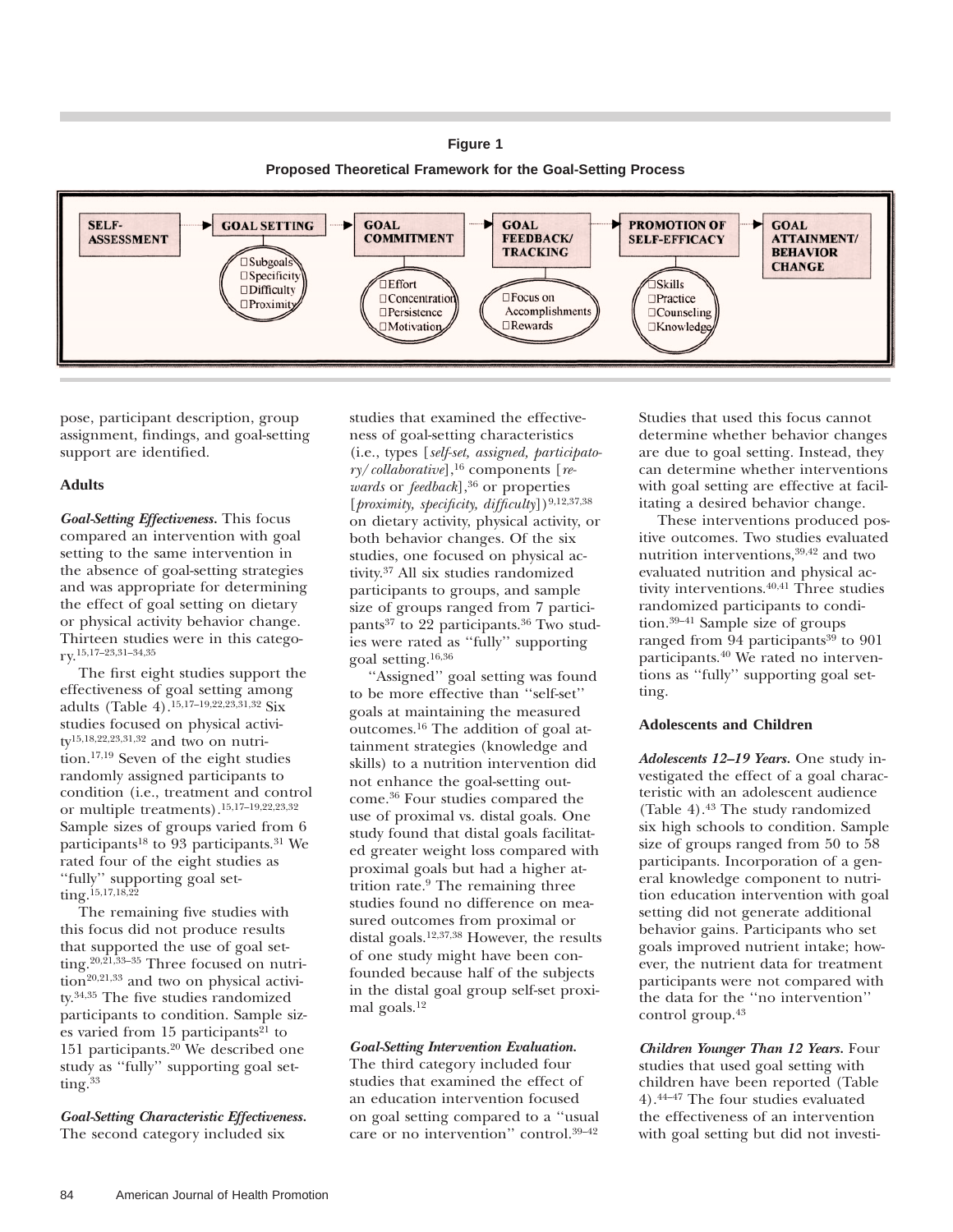#### **Three Research Foci Used in Goal-Setting Studies in the Nutrition and Physical Activity Behavior Change Literature**

| <b>Study Focus</b>                                  | <b>Research Focus</b>                                                                                                                            | <b>Outcome Measure</b>                                                                                                                                                                                                                                                                        | <b>Adult Studies</b>                                                                                                                                                                                                                                                                                                                                                  | <b>Adolescent Studies</b>       | <b>Child Studies</b>                                                                                                        |
|-----------------------------------------------------|--------------------------------------------------------------------------------------------------------------------------------------------------|-----------------------------------------------------------------------------------------------------------------------------------------------------------------------------------------------------------------------------------------------------------------------------------------------|-----------------------------------------------------------------------------------------------------------------------------------------------------------------------------------------------------------------------------------------------------------------------------------------------------------------------------------------------------------------------|---------------------------------|-----------------------------------------------------------------------------------------------------------------------------|
| Goal-setting effec-<br>tiveness                     | Intervention with<br>goal-setting vs.<br>intervention with-<br>out goal setting                                                                  | Effectiveness of goal-<br>setting on physical ac-<br>tivity and/or dietary<br>behavior change.                                                                                                                                                                                                | Annesi <sup>15,31</sup><br>Schnoll and Zimerman <sup>17</sup><br>Duncan and Pozehl <sup>18</sup><br>Alexy <sup>19</sup><br>Lutz et al. $20$<br>Baron and Watters <sup>21</sup><br>Schultz <sup>22</sup><br>Stenstrom <sup>23</sup><br>Bandura and Cervone <sup>32</sup><br>Mann and Sullivan <sup>33</sup><br>McKay et al. <sup>34</sup><br>Cobb et al. <sup>35</sup> | No studies found                | No studies found                                                                                                            |
| Goal-setting char-<br>acteristic effec-<br>tiveness | Intervention with<br>qoal-setting char-<br>acteristic A vs. in-<br>tervention with<br>goal-setting char-<br>acteristic B or no<br>characteristic | Effectiveness of goal-<br>setting characteristics<br>such as (1) types<br>(self-set, assigned,<br>participatory), (2) com-<br>ponents (feedback, re-<br>wards) or (3) proper-<br>ties (proximity,<br>specificity, difficulty)<br>on dietary and/or<br>physical activity be-<br>havior change. | Zegman and Baker <sup>9</sup><br>Bandura and Simon <sup>12</sup><br>Mazzeo-Caputo et al. <sup>16</sup><br>Berry et al. <sup>36</sup><br>Martin et al. <sup>37</sup><br>Dubbert and Wilson <sup>38</sup>                                                                                                                                                               | White and Skinner <sup>43</sup> | No studies found                                                                                                            |
| Goal-setting inter-<br>vention evalua-<br>tion      | Intervention with<br>goal setting vs.<br>usual care (no<br>goal setting) or<br>no intervention                                                   | Effectiveness of an inter-<br>vention with goal set-<br>ting on dietary and/or<br>physical activity be-<br>havior change.                                                                                                                                                                     | Glasgow et al. <sup>39</sup><br>Mayer et al. <sup>40</sup><br>Burke et al. <sup>41</sup><br>Boeckner et al. <sup>42</sup>                                                                                                                                                                                                                                             | No studies found                | Sallis et al. <sup>44</sup><br>Howison et al. <sup>45</sup><br>Coates et al. <sup>46</sup><br>Ma and Contento <sup>47</sup> |

gate the independent effect of goal setting. The four interventions were school-based and conducted with fourth and fifth graders. One study was conducted in Taiwan.<sup>47</sup> Two studies randomized classrooms or schools to condition,  $44,47$  and the remaining two studies did not have a comparison group.45,46 Sample size of groups ranged from 161 participants nested in two schools $46$  to 955 participants nested in seven schools.44 Each study reported improved outcomes on the basis of the interventions. We rated two of the four studies as ''fully'' supporting goal setting.44,46

*Randomization and Sample Size Considerations.* For the five adolescent and child goal-setting studies in this review, randomization was conducted at the school or classroom level, whereas unit of analysis was the participant. However, data were analyzed

with classroom nested within treatment. As a result, the denominator degrees of freedom were based on the number of classrooms, not the number of participants, and the actual denominator itself reflects the between-classroom variability, not the between-student variability.

Constraints of school-based intervention studies often necessitate randomization at the school or classroom level because of the difficulty of randomization by participant in a school setting. Randomization by classroom makes it difficult to account for differences between groups without the use of a large number of participating classrooms. If this type of design is used, we advise, first, that sample size calculations definitely take the design into account and should involve calculating the number of classrooms needed, as well as the number of students needed in

each classroom. Second, emphasis should be placed on additional classrooms instead of additional students to account for between-classroom variation.

## **DISCUSSION**

The primary objective of this review was to determine the effectiveness of goal setting as a strategy for changing dietary and physical activity behaviors. Of the 28 studies meeting inclusion criteria, only 13 investigated the effectiveness of goal setting, and these 13 studies targeted adults. No goal-setting effectiveness studies have been reported with adolescent and child audiences.

#### **Goal Setting Studies With Adults**

*Goal-Setting Effectiveness.* Eight of 13 studies, with an appropriate research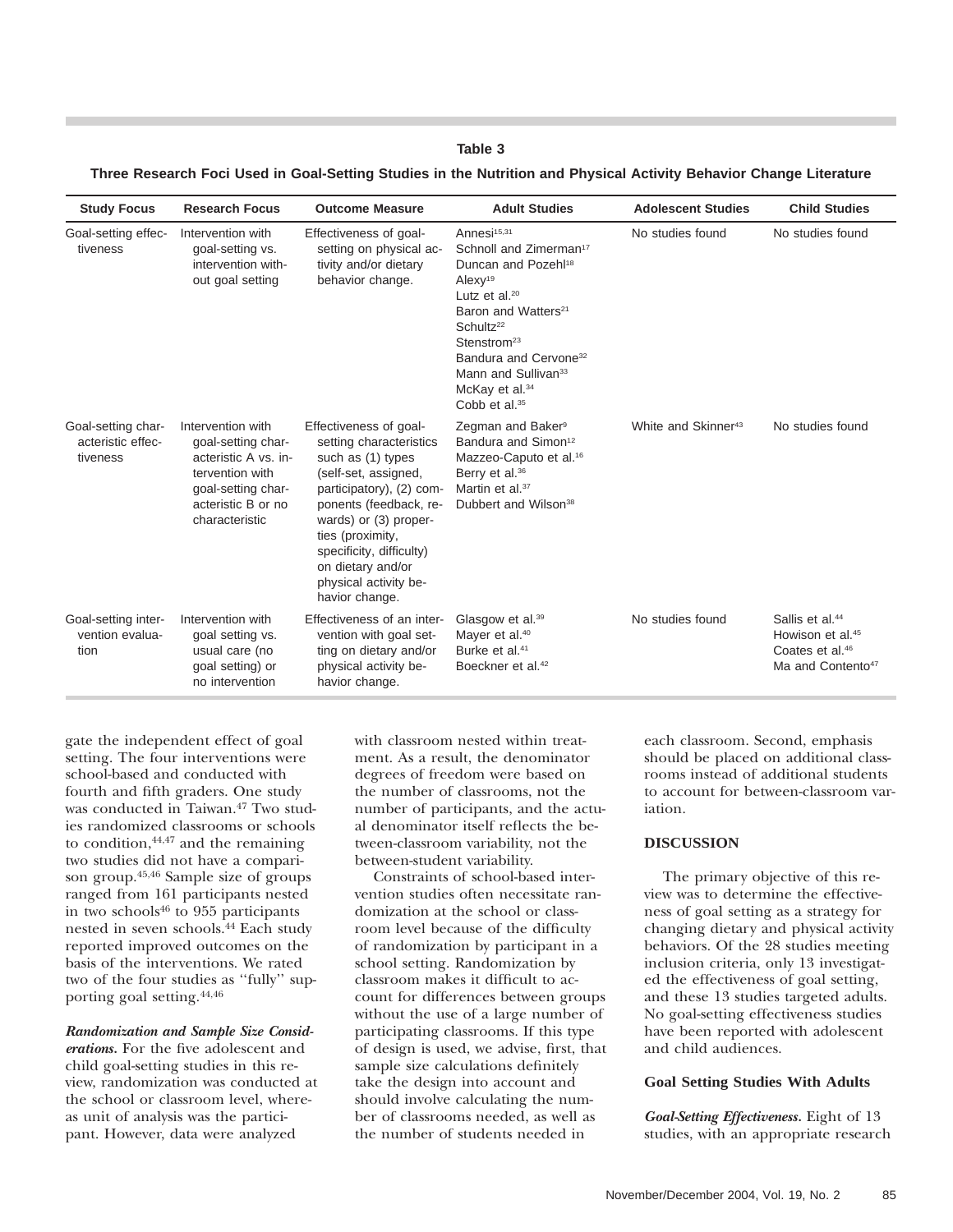# **Dietary and Physical Activity Goal-Setting Studies With Adults, Adolescents, and Children, 1977 to 2003**

| <b>Target</b><br>Audience | <b>Research Focus/</b><br><b>Outcome Measure</b>                                                                        | Study/<br>Research Rating*                       | <b>Purpose</b>                                                                                                                                                                                                                      | Number of<br><b>Participants and</b><br><b>Description</b>                                                                               | <b>Group Assignment/</b><br><b>Sample Size</b>                                                                                                                                                                              | <b>Findings</b>                                                                                                                                                                                                                                                                                                                                     | <b>Goal-Setting</b><br><b>Support</b> |
|---------------------------|-------------------------------------------------------------------------------------------------------------------------|--------------------------------------------------|-------------------------------------------------------------------------------------------------------------------------------------------------------------------------------------------------------------------------------------|------------------------------------------------------------------------------------------------------------------------------------------|-----------------------------------------------------------------------------------------------------------------------------------------------------------------------------------------------------------------------------|-----------------------------------------------------------------------------------------------------------------------------------------------------------------------------------------------------------------------------------------------------------------------------------------------------------------------------------------------------|---------------------------------------|
| Adult                     | Effectiveness of<br>goal setting (In-<br>tervention with<br>goal setting vs.<br>intervention with-<br>out goal setting) | Schnoll and Zim-<br>merman <sup>17</sup><br>E, G | Evaluate goal setting<br>and self-monitoring to<br>enhance dietary fiber<br>self-efficacy and con-<br>sumption.                                                                                                                     | 113 Students in an<br>introductory col-<br>lege nutrition<br>course.                                                                     | Random assignment: (1)<br>goal setting ( $n = 29$ ),<br>(2) self-monitoring (n<br>$=$ 29), (3) goal setting<br>and self-monitoring (n<br>$=$ 29), or (4) no goal<br>setting or self-monitor-<br>ing (n = 26)                | Subjects who set<br>goals consumed<br>91% more fiber<br>and scored 15%<br>higher on a die-<br>tary self-efficacy<br>scale than sub-<br>jects who did not.                                                                                                                                                                                           | Full                                  |
|                           |                                                                                                                         | Annesi <sup>15</sup><br>E, C, G                  | Evaluate effect of a<br>goal-setting protocol<br>on exercise mainte-<br>nance.                                                                                                                                                      | 100 Members of<br>an Italian fitness<br>club, age 20-60.                                                                                 | Random assignment: (1)<br>goal setting ( $n = 50$ )<br>or (2) no goal setting<br>control ( $n = 50$ )                                                                                                                       | The goal-setting<br>group had signifi-<br>cantly less drop-<br>out and signifi-<br>cantly better<br>exercise atten-<br>dance compared<br>with the control<br>group.                                                                                                                                                                                 | Full                                  |
|                           |                                                                                                                         | Duncan and Po-<br>zehl <sup>18</sup><br>E, G     | Investigate a goal-set-<br>ting intervention to<br>support exercise ad-<br>herence.                                                                                                                                                 | 13 Patients with<br>heart failure in a<br>clinic setting.                                                                                | Random assignment: (1)<br>exercise with goal<br>setting (n = 7) or (2)<br>exercise only ( $n = 6$ )                                                                                                                         | The exercise inter-<br>vention with goal-<br>setting group<br>demonstrated<br>higher exercise<br>adherence and<br>greater confidence<br>to continue exer-<br>cising in the fu-<br>ture.                                                                                                                                                             | Full                                  |
|                           |                                                                                                                         | Shultz <sup>22</sup><br>E, G                     | Determine the difference 54 Participants<br>between an educa-<br>tional intervention and<br>an educational inter-<br>vention plus goal-set-<br>ting strategies on<br>knowledge of and<br>participation in an ex-<br>ercise program. | were recruited<br>from a primarily<br>outpatient diag-<br>nostic center<br>showing no evi-<br>dence of cardio-<br>vascular dis-<br>ease. | Random assignment: (1)<br>exercise strategies in-<br>tervention ( $n = 26$ ) or<br>(2) exercise strategies<br>intervention plus goal-<br>setting strategies<br>(goal setting, self-<br>monitoring, rewarding)<br>$(n = 28)$ | The exercise strate-<br>gies plus goal set-<br>ting was more ef-<br>fective than<br>educational strate-<br>gies alone in im-<br>proving exercise<br>frequency at 6<br>weeks, but no dif-<br>ference was found<br>at 12 weeks.<br><b>Both interventions</b><br>significantly im-<br>proved exercise<br>knowledge, fre-<br>quency, and dura-<br>tion. | Full                                  |
|                           |                                                                                                                         | Alexy <sup>19</sup><br>E, C                      | Determine the effect of<br>goal setting and goal<br>type in a health risk<br>reduction intervention.                                                                                                                                | 152 Participants<br>recruited from<br>three industrial<br>or corporate set-<br>tings.                                                    | Random assignment: (1)<br>participatory goal set-<br>ting (n = 54), (2) as-<br>signed goal setting (n<br>$= 52$ ), or (3) no goal-<br>setting control ( $n =$<br>46)                                                        | Both types of goal<br>setting were supe-<br>rior to the no-goal<br>setting group, yet<br>goal type did not<br>influence goal<br>achievement. In<br>selected subsam-<br>ples, assigned<br>goals produced<br>higher program<br>success.                                                                                                               | Minimal                               |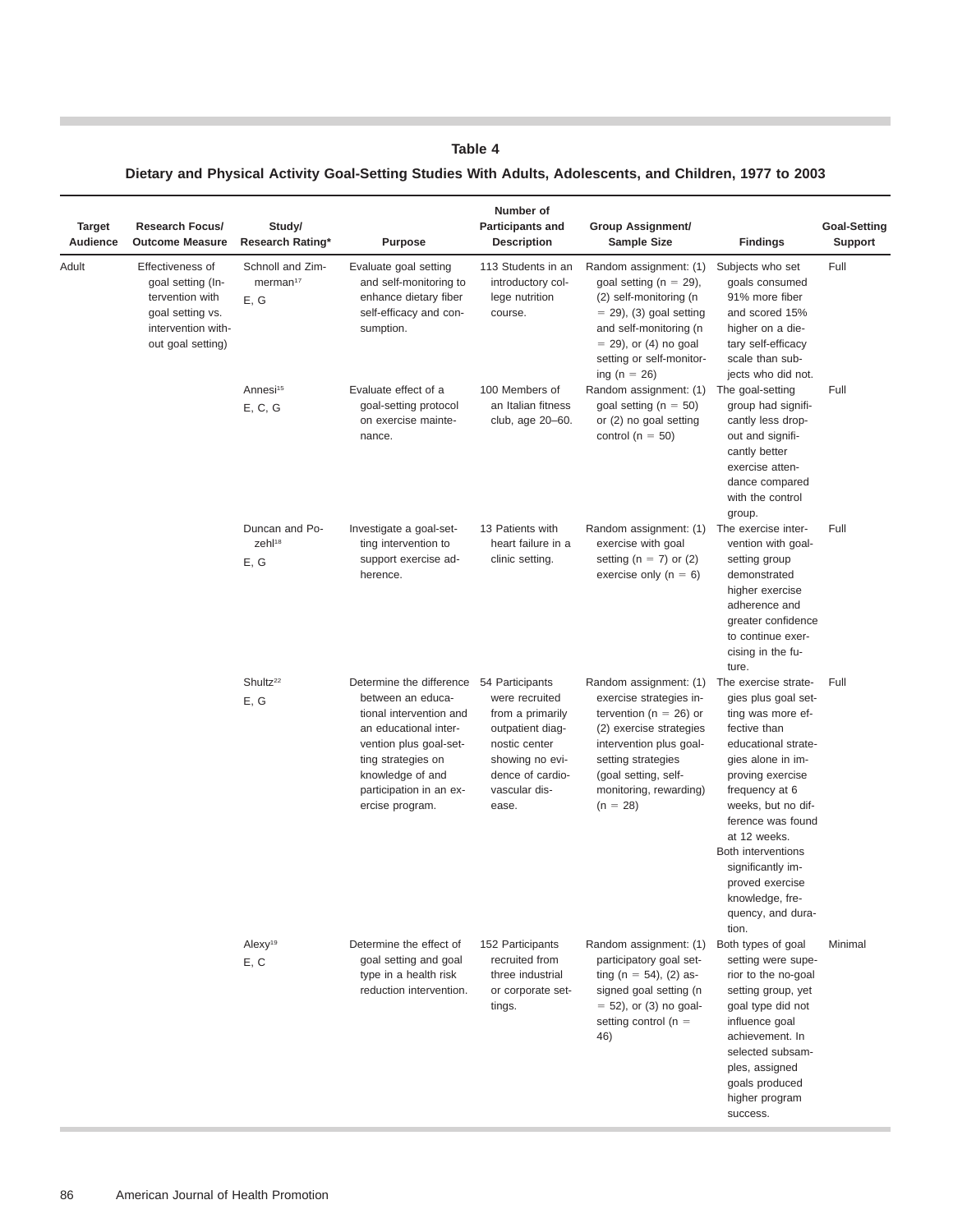T.

| Target<br>Audience | <b>Research Focus/</b><br><b>Outcome Measure</b> | Study/<br>Research Rating*                   | <b>Purpose</b>                                                                                                                       | Number of<br><b>Participants and</b><br><b>Description</b>                                              | <b>Group Assignment/</b><br><b>Sample Size</b>                                                                                                                                                                                             | <b>Findings</b>                                                                                                                                                                                                                                                     | <b>Goal-Setting</b><br><b>Support</b> |
|--------------------|--------------------------------------------------|----------------------------------------------|--------------------------------------------------------------------------------------------------------------------------------------|---------------------------------------------------------------------------------------------------------|--------------------------------------------------------------------------------------------------------------------------------------------------------------------------------------------------------------------------------------------|---------------------------------------------------------------------------------------------------------------------------------------------------------------------------------------------------------------------------------------------------------------------|---------------------------------------|
| Adult              |                                                  | Bandura and Cer-<br>vone <sup>32</sup><br>Ε  | Investigate the effect of<br>goal setting and feed-<br>back on exercise per-<br>formance motivation.                                 | 90 Subjects were<br>drawn from an<br>introductory psy-<br>chology course.                               | Random assignment: (1)<br>goals with feedback<br>$(n = 20)$ , (2) goals<br>alone (n = 20), (3)<br>feedback alone ( $n =$<br>20), (4) neither goals<br>nor feedback control<br>$(n = 20)$ , or (5) self-<br>judgment control ( $n =$<br>10) | The goal-setting and<br>goal-setting with<br>feedback groups<br>had significant im-<br>provement in ex-<br>ercise self-efficacy<br>and performance<br>compared with the<br>groups without<br>goal setting.                                                          | Minimal                               |
|                    |                                                  | Stenstrom <sup>23</sup><br>E                 | Evaluate effect of add-<br>ing a goal-setting<br>component to home<br>exercise program.                                              | 42 Rheumatoid ar-<br>thritis patients<br>from Swedish<br>medical facility.                              | Random assignment: (1)<br>goal setting (n = 22)<br>or (2) pain attention<br>$(n = 20)$                                                                                                                                                     | The goal-setting<br>group had signifi-<br>cantly larger de-<br>creases in pain<br>rating and in-<br>creases in exer-<br>cise load.                                                                                                                                  | Minimal                               |
|                    |                                                  | Annesi <sup>31</sup><br>C                    | Test the effects of a<br>computer feedback<br>and goal-setting sys-<br>tem on exercise be-<br>havior.                                | 164 Participants<br>were new mem-<br>bers of a private<br>fitness center.                               | Convenience assign-<br>ment: (1) computer-<br>based system with<br>enhanced tracking,<br>goal setting, and<br>feedback ( $n = 93$ ) or<br>(2) standard exercise<br>tracking and feedback<br>$(n = 71)$                                     | The computer feed-<br>back/goal-setting<br>group had higher<br>attendance, longer<br>adherence, and<br>lower dropout<br>rates compared<br>with the standard<br>feedback group.                                                                                      | Moderate                              |
|                    |                                                  | McKay et al. <sup>34</sup><br>E, C           | Evaluate the effect of an<br>Internet-based inter-<br>vention with goal-set-<br>ting strategies on<br>physical activity lev-<br>els. | 78 Sedentary<br>adults with type-<br>2 diabetes re-<br>cruited via diabe-<br>tes-specific Web<br>sites. | Random assignment: (1)<br>intervention ( $n = 38$ )<br>or (2) information-only<br>control ( $n = 40$ )                                                                                                                                     | Increased physical<br>activity levels<br>were observed in<br>both groups, but<br>no significant dif-<br>ferences were<br>found between<br>groups.                                                                                                                   | Moderate                              |
|                    |                                                  | Cobb et al. <sup>35</sup><br>E, S            | Determine the effect of<br>goal setting on exer-<br>cise adherence.                                                                  | 104 Students in a<br>community col-<br>lege fitness pro-<br>gram.                                       | Random assignment: (1)<br>goal setting (n = 28),<br>(2) health and fitness<br>reading ( $n = 33$ ), or<br>$(3)$ control $(n = 43)$                                                                                                         | No significant differ-<br>ences among the<br>three groups in<br>exercise adher-<br>ence.                                                                                                                                                                            | Moderate                              |
|                    |                                                  | Mann and Sulli-<br>van <sup>33</sup><br>E, G | Determine the effect of<br>goal setting on a hy-<br>pertension reduction<br>intervention.                                            | 66 Participants re-<br>cruited at a<br>teaching hospital<br>clinic.                                     | Random assignment: (1)<br>task-centered inter-<br>vention ( $n = 19$ ), (2)<br>task-centered inter-<br>vention plus goal set-<br>ting and self-monitor-<br>ing (n = 19), or (3)<br>no intervention control<br>$(n = 18)$                   | Both intervention<br>groups performed<br>significantly better<br>than the control<br>group in achieving<br>reduced dietary<br>sodium intake;<br>83% of goals set<br>was achieved, but<br>no support was<br>found for adding<br>goal setting and<br>self-monitoring. | Full                                  |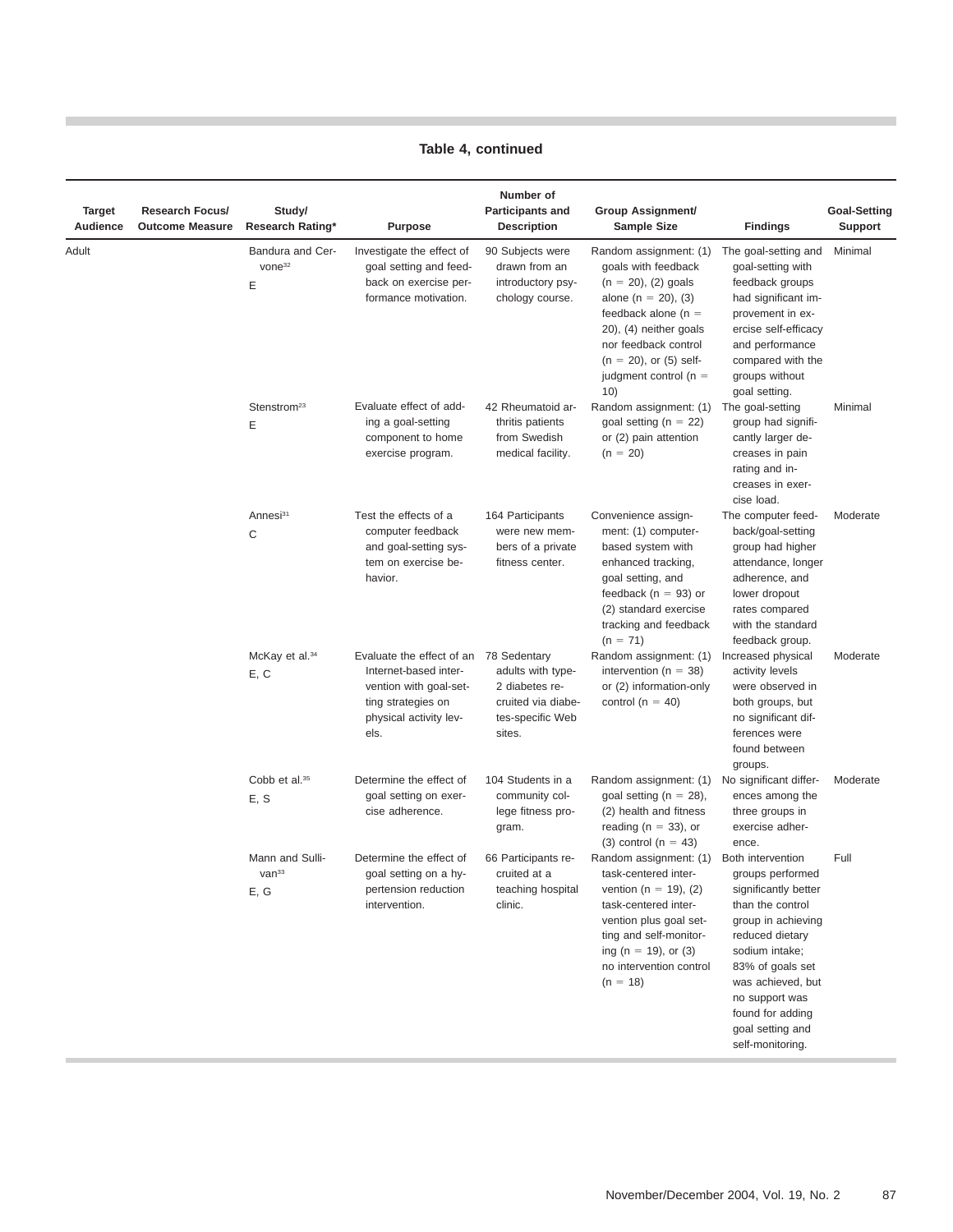| Target<br>Audience | <b>Research Focus/</b><br><b>Outcome Measure</b>                                                                                                                                                  | Study/<br>Research Rating*                 | <b>Purpose</b>                                                                                                                                                        | Number of<br><b>Participants and</b><br><b>Description</b>                                                      | <b>Group Assignment/</b><br><b>Sample Size</b>                                                                                                                                                                                                             | <b>Findings</b>                                                                                                                                                                                                                                                                                                                                             | <b>Goal-Setting</b><br><b>Support</b> |
|--------------------|---------------------------------------------------------------------------------------------------------------------------------------------------------------------------------------------------|--------------------------------------------|-----------------------------------------------------------------------------------------------------------------------------------------------------------------------|-----------------------------------------------------------------------------------------------------------------|------------------------------------------------------------------------------------------------------------------------------------------------------------------------------------------------------------------------------------------------------------|-------------------------------------------------------------------------------------------------------------------------------------------------------------------------------------------------------------------------------------------------------------------------------------------------------------------------------------------------------------|---------------------------------------|
| Adult              |                                                                                                                                                                                                   | Baron and Wat-<br>ters <sup>21</sup><br>Ε  | Evaluate the effects of<br>goal setting and goal<br>level on weight loss<br>with restraint monitor-<br>ing (not carrying out<br>an intention to eat).                 | 60 Recruited<br>through adver-<br>tisement in col-<br>lege newspaper.                                           | Random assignment: (1)<br>no goal setting ( $n =$<br>15), (2) low goal level<br>$(n = 15)$ , (3) moder-<br>ate goal level ( $n =$<br>15), or (4) high goal<br>level ( $n = 15$ )                                                                           | Goal setting and<br>goal level had no<br>differential effect<br>on weight loss. All<br>groups lost about<br>the same amount<br>of weight.                                                                                                                                                                                                                   | Minimal                               |
|                    |                                                                                                                                                                                                   | Lutz et al. <sup>20</sup><br>E, C          | Evaluate the effects of<br>computer-tailored nu-<br>trition newsletters to<br>improve number and<br>variety of fruits and<br>vegetables.                              | Health mainte-<br>nance organiza-<br>tion members re-<br>cruited via a<br>mailed survey.                        | Random assignment: (1)<br>computer-tailored<br>newsletter with tai-<br>lored goal setting (n<br>$= 146$ , $(2)$ nontai-<br>lored newsletter ( $n =$<br>140), (3) computer-tai-<br>lored newsletter ( $n =$<br>136), or (4) control (n<br>$= 151$           | All intervention<br>groups had higher<br>intake and variety<br>scores compared<br>with the control<br>group. No signifi-<br>cant differences<br>were found among<br>intervention<br>groups, but a<br>trend of improved<br>intake and variety<br>was found with the<br>addition of each<br>newsletter element<br>(tailored or tailored<br>$+$ goal setting). | Moderate                              |
|                    | Effectiveness of a<br>goal-setting<br>characteristic (In-<br>tervention with<br>goal-setting<br>characteristic A<br>vs. intervention<br>with goal-setting<br>characteristic B<br>or no character- | Bandura and Si-<br>mon <sup>12</sup><br>E  | Investigate the effect of<br>goal setting on weight<br>loss and the effect of<br>proximal vs. distal<br>goal setting on weight<br>loss.                               | 66 Self-selected in-<br>dividuals were<br>recruited through<br>an advertisement<br>in a community<br>newspaper. | Random assignment: (1)<br>distal self-monitoring<br>$(n = 13)$ , (2) proximal<br>self-monitoring ( $n =$<br>$(3)$ , $(3)$ distal goal<br>setting (n = 13), (4)<br>proximal goal setting<br>$(n = 13)$ , or $(5)$ no in-<br>tervention control (n<br>$= 13$ | Goal setting en-<br>hanced reduction<br>in weight loss. No<br>differences be-<br>tween the distal<br>and proximal<br>goal-setting<br>groups were de-<br>tected.                                                                                                                                                                                             | Minimal                               |
|                    | istic)                                                                                                                                                                                            | Dubbert and Wil-<br>SON <sup>38</sup><br>Ε | Evaluate proximal (dai-<br>ly) vs. distal (weekly)<br>goal setting and lev-<br>els of couple involve-<br>ment in a weight loss<br>program.                            | 47 Overweight<br>married couples<br>were recruited<br>through newspa-<br>per and radio<br>advertisements.       | Random assignment: (1)<br>distal goals/couples (n<br>$= 12$ ), (2) proximal<br>goals/couples ( $n =$<br>$(12)$ , $(3)$ distal goals/<br>individual ( $n = 12$ ), or<br>(4) proximal goals/in-<br>dividual ( $n = 12$ )                                     | All participants lost<br>significant amounts<br>of weight (17 lbs),<br>but weight losses<br>for the two goal-<br>setting conditions<br>and two spouse<br>treatments did not<br>differ.                                                                                                                                                                      | Moderate                              |
|                    |                                                                                                                                                                                                   | Berry et al. <sup>36</sup><br>E, G         | Evaluate addition of<br>goal attainment strate-<br>gies (knowledge and<br>skills) to a goal-set-<br>ting intervention to im-<br>prove nutrition-related<br>behaviors. | 60 Military person-<br>nel recruited at a<br>teaching hospi-<br>tal.                                            | Random assignment: (1)<br>goal setting $+$ knowl-<br>edge and skills ( $n =$<br>19), (2) goal setting<br>only ( $n = 13$ ), or (3)<br>no intervention control<br>$(n = 22)$                                                                                | Goal setting $+$<br>knowledge and<br>skills group had<br>significantly higher<br>nutrition behavior<br>scores than the<br>control group. The<br>goal setting-only<br>group was not<br>significantly differ-<br>ent from the other<br>groups.                                                                                                                | Full                                  |

п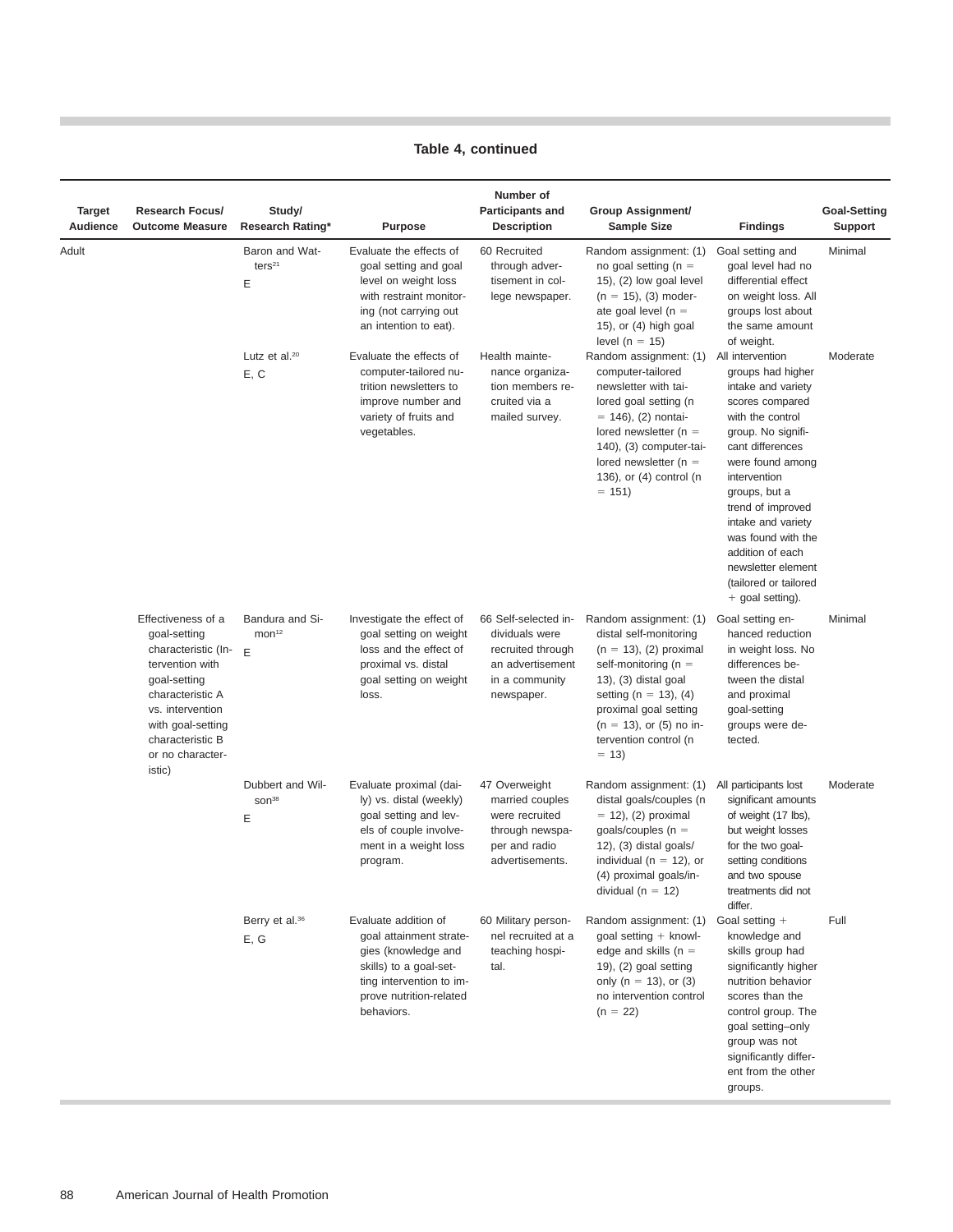п

| Target<br>Audience | <b>Research Focus/</b><br><b>Outcome Measure</b>                                                                                                              | Study/<br>Research Rating*              | Purpose                                                                                                                                                  | Number of<br><b>Participants and</b><br><b>Description</b>                                             | <b>Group Assignment/</b><br><b>Sample Size</b>                                                                                                                                                                                                                | <b>Findings</b>                                                                                                                                                                                                                                                             | <b>Goal-Setting</b><br><b>Support</b> |
|--------------------|---------------------------------------------------------------------------------------------------------------------------------------------------------------|-----------------------------------------|----------------------------------------------------------------------------------------------------------------------------------------------------------|--------------------------------------------------------------------------------------------------------|---------------------------------------------------------------------------------------------------------------------------------------------------------------------------------------------------------------------------------------------------------------|-----------------------------------------------------------------------------------------------------------------------------------------------------------------------------------------------------------------------------------------------------------------------------|---------------------------------------|
| Adult              |                                                                                                                                                               | Mazzeo-Caputo et<br>$al.^{16}$<br>E, G  | Evaluate effects of two<br>teaching strategies on<br>dietary change, which<br>included participants<br>receiving assigned<br>goals or self-set<br>goals. | 56 College women<br>enrolled in an in-<br>troductory nutri-<br>tion course.                            | Random assignment: (1)<br>assigned goal setting<br>$(n = 22)$ , $(2)$ self-set<br>goal setting ( $n = 17$ ),<br>or (3) no intervention<br>control (n = 17)                                                                                                    | Both intervention<br>groups significant-<br>ly decreased their<br>intake of calories<br>and total grams of<br>fat and polyunsat-<br>urated fats com-<br>pared with control.<br>Only the pre-<br>scribed diet group<br>maintained chang-<br>es throughout the<br>experiment. | Full                                  |
|                    |                                                                                                                                                               | Zegman and Bak-<br>er <sup>9</sup><br>Ε | Evaluate proximal vs.<br>distal goals on adher-<br>ence to prescribed<br>calorie intake.                                                                 | 34 Military person-<br>nel recruited<br>through base<br>newspaper.                                     | Random assignment: (1)<br>proximal goal setting<br>$(n = 19)$ , or $(2)$ distal<br>goal setting ( $n = 15$ )                                                                                                                                                  | The distal goal group<br>achieved greater<br>weight losses at<br>cost of more depri-<br>vation and higher<br>attrition.                                                                                                                                                     | Minimal                               |
|                    |                                                                                                                                                               | Martin et al. <sup>37</sup><br>Ε        | Evaluate effect of distal<br>vs. proximal goal-set-<br>ting strategies on ex-<br>ercise adherence.                                                       | 34 Sedentary<br>adults enrolled in<br>a free exercise<br>course at a com-<br>munity college.           | Random assignment: (1)<br>proximal goal setting,<br>1-week intervals or<br>(2) distal goal setting,<br>5-week intervals                                                                                                                                       | Proximal goal partici-<br>pants had mean<br>class attendance of<br>71%, and distal<br>goal participants<br>had a mean class<br>attendance of 83%.<br>The difference was<br>not statistically sig-<br>nificant ( $p = 0.07$ ).                                               | Moderate                              |
|                    | Effectiveness of in-<br>tervention with<br>goal setting (In-<br>tervention with<br>goal setting vs.<br>usual care [no<br>goal setting] or<br>no intervention) | Mayer et al. <sup>40</sup><br>E, C      | Evaluate goal setting<br>and counseling on<br>health behaviors of<br>older adults.                                                                       | 1800 Subjects who<br>are members of<br>health mainte-<br>nance organiza-<br>tions were re-<br>cruited. | Random assignment: (1)<br>goal setting and coun-<br>seling intervention (n<br>$= 899$ ) or (2) usual<br>care/control ( $n = 901$ )                                                                                                                            | Intervention partici-<br>pants had signifi-<br>cant increases in<br>activity level and<br>selected nutrition<br>behaviors relative<br>to control sub-<br>jects.                                                                                                             | Moderate                              |
|                    |                                                                                                                                                               | Burke et al. <sup>41</sup><br>E, C      | Evaluate an intervention<br>with a goal-setting<br>component to encour-<br>age physical activity,<br>a healthy diet, and<br>weight control.              | 137 Couples living<br>together less<br>than 2 years.                                                   | Random assignment: (1)<br>high level (half of the<br>intervention was in<br>person and half by<br>mailings) ( $n = 47$<br>couples), (2) low level<br>(intervention primarily<br>by mailings) ( $n = 47$<br>couples), or (3) usual<br>care ( $n = 43$ couples) | Intervention partici-<br>pants decreased<br>fat intake and in-<br>creased physical<br>activity and fitness<br>compared with the<br>usual care partici-<br>pants.                                                                                                            | Moderate                              |
|                    |                                                                                                                                                               | Boeckner et al. <sup>42</sup><br>C      | Evaluate nutrition<br>course to reduce risk<br>of coronary heart dis-<br>ease, cancer, osteo-<br>porosis, and obesity.                                   | 142 Participants<br>recruited via ad-<br>vertisement from<br>seven counties<br>in Nebraska.            | None-intervention<br>group only                                                                                                                                                                                                                               | Participants made<br>significant positive<br>changes in food<br>practices (de-<br>creased selection<br>of high-fat chees-<br>es, regular red<br>meats, sodium-rich<br>products, etc.).                                                                                      | Moderate                              |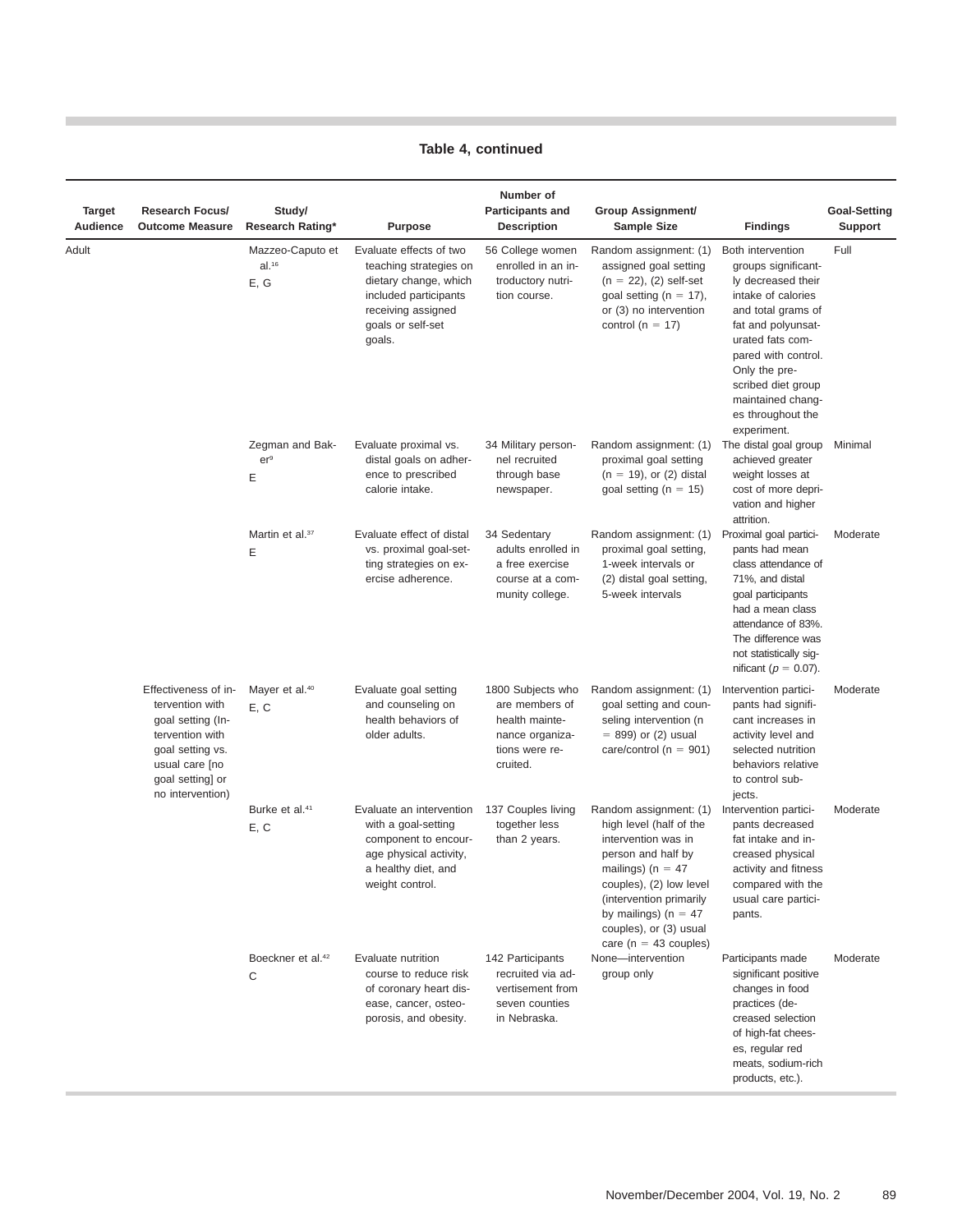| <b>Target</b><br>Audience | <b>Research Focus/</b><br><b>Outcome Measure</b>                                                                                                                                                            | Study/<br><b>Research Rating*</b>            | <b>Purpose</b>                                                                                                                                 | Number of<br><b>Participants and</b><br><b>Description</b>                                | <b>Group Assignment/</b><br><b>Sample Size</b>                                                                                                                                                                                                                                                              | <b>Findings</b>                                                                                                                                                                                                                                                                                                                         | <b>Goal-Setting</b><br><b>Support</b> |
|---------------------------|-------------------------------------------------------------------------------------------------------------------------------------------------------------------------------------------------------------|----------------------------------------------|------------------------------------------------------------------------------------------------------------------------------------------------|-------------------------------------------------------------------------------------------|-------------------------------------------------------------------------------------------------------------------------------------------------------------------------------------------------------------------------------------------------------------------------------------------------------------|-----------------------------------------------------------------------------------------------------------------------------------------------------------------------------------------------------------------------------------------------------------------------------------------------------------------------------------------|---------------------------------------|
| Adolescent                | Effectiveness of a<br>goal-setting<br>characteristic (In-<br>tervention with<br>goal-setting<br>characteristic A<br>vs. intervention<br>with goal-setting<br>characteristic B<br>or no character-<br>istic) | White and Skin-<br>ner <sup>43</sup><br>E, C | Evaluate the addition of<br>a knowledge compo-<br>nent to a nutrition and<br>goal-setting interven-<br>tion for high school<br>health classes. | 159 Ninth- and<br>tenth-grade stu-<br>dents in 12<br>classrooms from<br>six high schools. | Random assignment: (1)<br>goal-setting interven-<br>tion ( $n = 2$ schools,<br>51 students), (2) goal<br>setting + knowledge<br>intervention ( $n = 2$<br>schools, 58 students),<br>or (3) no intervention<br>control ( $n = 2$<br>schools, 50 students)                                                    | The addition of the<br>knowledge compo-<br>nent to the nutri-<br>tion and goal-set-<br>ting intervention<br>did not produce<br>significant differ-<br>ences compared<br>with the goal set-<br>ting-only group;<br>67% of interven-<br>tion participants<br>reported improved<br>intake of the nutri-<br>ent they selected<br>as a goal. | Moderate                              |
| Children                  | Effectiveness of in-<br>tervention with<br>goal setting (In-<br>tervention with<br>goal setting vs.<br>usual care [no<br>goal setting] or<br>no intervention)                                               | Coates et al. <sup>46</sup><br>C, G          | Evaluate effectiveness<br>of a school-based in-<br>tervention with Social<br>Learning Theory in<br>changing eating and<br>exercise habits.     | 161 Fourth- and<br>fifth-grade stu-<br>dents from two<br>schools.                         | None-intervention<br>group only                                                                                                                                                                                                                                                                             | Compared with pre-<br>test, students<br>made significant<br>eating behavior<br>and knowledge<br>changes. Chang-<br>es in exercise<br>were minimal.                                                                                                                                                                                      | Full                                  |
|                           |                                                                                                                                                                                                             | Howison et al. <sup>45</sup><br>С            | Develop and evaluate a<br>nutrition education<br>program focusing on<br>food selection behav-<br>ior and nutrition<br>knowledge.               | 934 Fifth-grade<br>students in 37<br>classrooms.                                          | None-intervention<br>group only                                                                                                                                                                                                                                                                             | Students significant-<br>ly increased nutri-<br>tion knowledge<br>scores and num-<br>ber of daily serv-<br>ings in each of<br>the four food<br>groups.                                                                                                                                                                                  | Moderate                              |
|                           |                                                                                                                                                                                                             | Sallis et al. <sup>44</sup><br>E, C, G       | Evaluate effect of physi-<br>cal education program<br>on physical activity<br>during school and<br>outside of school.                          | 955 Fourth- and<br>fifth-grade stu-<br>dents from sev-<br>en schools.                     | Seven schools were<br>stratified by ethnicity<br>and randomly as-<br>signed to: (1) PE spe-<br>cialist-implemented<br>intervention, (2)<br>trained teacher inter-<br>vention, or (3) usual<br>care control                                                                                                  | Students in both<br>treatment groups<br>spent more time<br>being physically<br>active in school<br>compared with the<br>control group. The<br>behaviorally fo-<br>cused (goal set-<br>ting) aspect of the<br>intervention had<br>no effect on out-<br>side activity.                                                                    | Full                                  |
|                           |                                                                                                                                                                                                             | Ma and Conento <sup>47</sup><br>E, C         | Develop and evaluate a<br>nutrition education<br>curriculum for Taiwa-<br>nese children in an<br>after-school setting.                         | 262 Fifth-grade<br>students in eight<br>classrooms.                                       | Two schools randomly<br>selected from 78<br>schools in low-income<br>districts. Four classes<br>randomly selected<br>from the two schools.<br>Classes randomly as-<br>signed to: (1) interven-<br>tion group ( $n = 4$<br>classrooms) or (2) no<br>intervention control<br>group ( $n = 4$ class-<br>rooms) | Intervention group<br>scored higher for<br>knowledge, atti-<br>tudes and skills.<br>No differences be-<br>tween groups<br>were found for<br>food choice inten-<br>tions and intake of<br>low-fat foods.                                                                                                                                 | Moderate                              |

\* Methodological quality rating: E, experimental design with random assignment to groups; S, sample size calculations reported; C, cell size >30; and G, goal setting fully supported by study.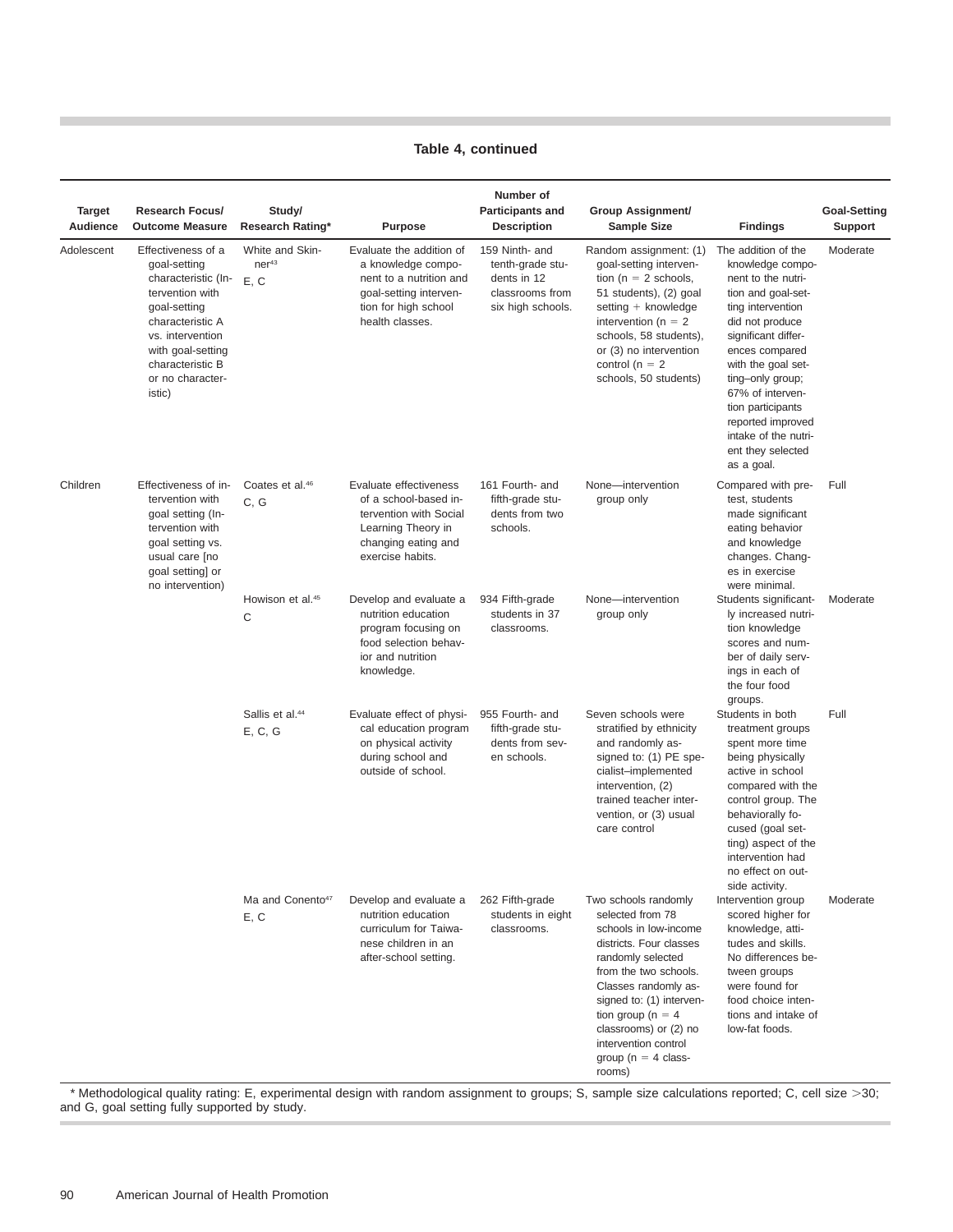focus to investigate the effect of goal setting, showed goal setting had a statistically significant positive effect on either dietary or physical activity behaviors.15,17–19,22,23,31,32 A possible lack of statistical power might contribute to the inconsistent findings. No studies reported power calculations, limiting our interpretation of results. One author mentioned sample size without providing relevant details to determine power calculations.22 Lack of reported power calculations for identification of adequate sample size was a weakness of all 28 studies in this review.

#### *Goal-Setting Characteristic Effectiveness.*

An examination of goal type found that assigned goal setting was the most common type of goal setting used among the adult studies.17,18,20,21,38 Participatory or collaborative goal setting was used in three studies,22,23,33 and self-set goal setting was used in four studies.<sup>15,16,34,35</sup> Goal type could not be determined in one study.41 Only two studies compared the effect of different goal types on goal attainment.16,19 On the basis of the results of these studies, a single type of goal setting cannot be determined as superior. It is the authors' belief that many factors (age, readiness to change, type of behavior being targeted, respect for the educator) can influence appropriateness of goal type. Further research is warranted to determine which type is superior for a particular audience.

Compared with distal goals, proximal goals might be assumed to be more effective at promoting behavior change. They are considered to be more tangible and more difficult to postpone with more immediate rewards from goal accomplishment. However, the four studies in the dietary and physical activity fields produced inconclusive results.<sup>9,12,37,38</sup>

#### *Goal-Setting Intervention Evaluation.* Of

the four intervention evaluation studies with adults, all showed positive effects on dietary, physical, or both activity behaviors attributable to the intervention, although none were rated as fully supporting goal setting.39–42 It appears that interventions with goal setting can facilitate dietary and

physical activity behavior change with adults.

*Expanded Discussion of Sample Size.* Of the 23 adult studies reviewed, none presented any information about sample size determination. Therefore, it is impossible to know whether the reason for no difference between groups was because of the lack of statistical power or whether there truly was no difference between groups. For example, Mann and Sullivan, 33 using a research design appropriate for testing goal-setting effectiveness, conducted a study that appeared to spend adequate time on goal-setting activities. No statistically significant results were found between the two groups, although results showed a positive trend. The lack of statistically significant findings was possibly a result of small cell size  $(<20)$ . Three additional studies had small cell sizes  $(n = 13-26)$ , and all had minimal detection of significant differences between groups.12,21,23 Attention should be given to the inclusion of sample size calculations and the use of appropriate sample sizes in goalsetting research.

*Goal-Setting Support.* We evaluated each study for level of goal-setting support. Looking specifically at the studies that used the goal-setting effectiveness focus ( $n = 13$ ), five adult studies were rated as having full goalsetting support. Four of the five studies showed a significant goal-setting effect.15,17,18,22 The study that did not might have had a statistical power problem with a cell size of 19.33 Three of the four studies with a moderate level of support did not show significant goal-setting effects,  $20,34,35$  whereas one did.<sup>31</sup>

In one of the studies providing full goal-setting support, Schnoll and  $Zimmerman<sup>17</sup>$  found a strong goalsetting effect on dietary behaviors. The goal-setting procedures used were (1) self assessment at the beginning of the goal-setting process, (2) the use of proximal goals, and (3) frequent goal progress tracking. In addition to providing full goal-setting support, this study had a robust sample size. Few studies, such as this example, support the effectiveness of

goal setting to promote dietary and physical activity behavior change in adults. Maximizing the ability to observe a positive goal-setting effect includes designing a study with the following components: goal-setting effectiveness research focus, fully supported goal setting, ample sample size supported by power calculation, and use of goal-setting theory to design goal-setting support.

#### **Goal Setting Studies With Adolescents (12–19 Years)**

We found only one study with high school adolescents meeting our criteria for this review.43 We found no studies with middle school adolescents. The research focus did not allow for testing the differential effect of goal setting on behavior change. However, an important contribution of this study was the new knowledge that high school adolescents were able to set a dietary goal and make progress toward achieving it. The participating adolescents made desirable dietary changes on the basis of their personal goals.

O'Hearn and Gatz<sup>48</sup> investigated the effect of a primary prevention program promoting positive mental health with the use of goal setting among middle school adolescents. Although not exclusively investigating the effect of goal setting on nutrition and physical activity behaviors, this study found that middle school students could learn some goal-setting skills, set a goal, and make progress toward achieving this goal.<sup>48</sup> Although the students showed significant increases in goal-setting knowledge, O'Hearn and Gatz<sup>48</sup> expressed that the students did not master a substantial amount of the program content. We conclude that age-appropriate goal-setting methodological research is needed.

Youths 12 to 14 years old are beginning to understand abstract concepts, relate to nutrition concepts, and understand causality (e.g., what I eat affects my health, growth, weight, etc.).49 They are moving from the concrete operational stage of cognitive development, thinking logically about concrete objects and places, to the formal operational stage with logical thought about abstractions.<sup>50</sup>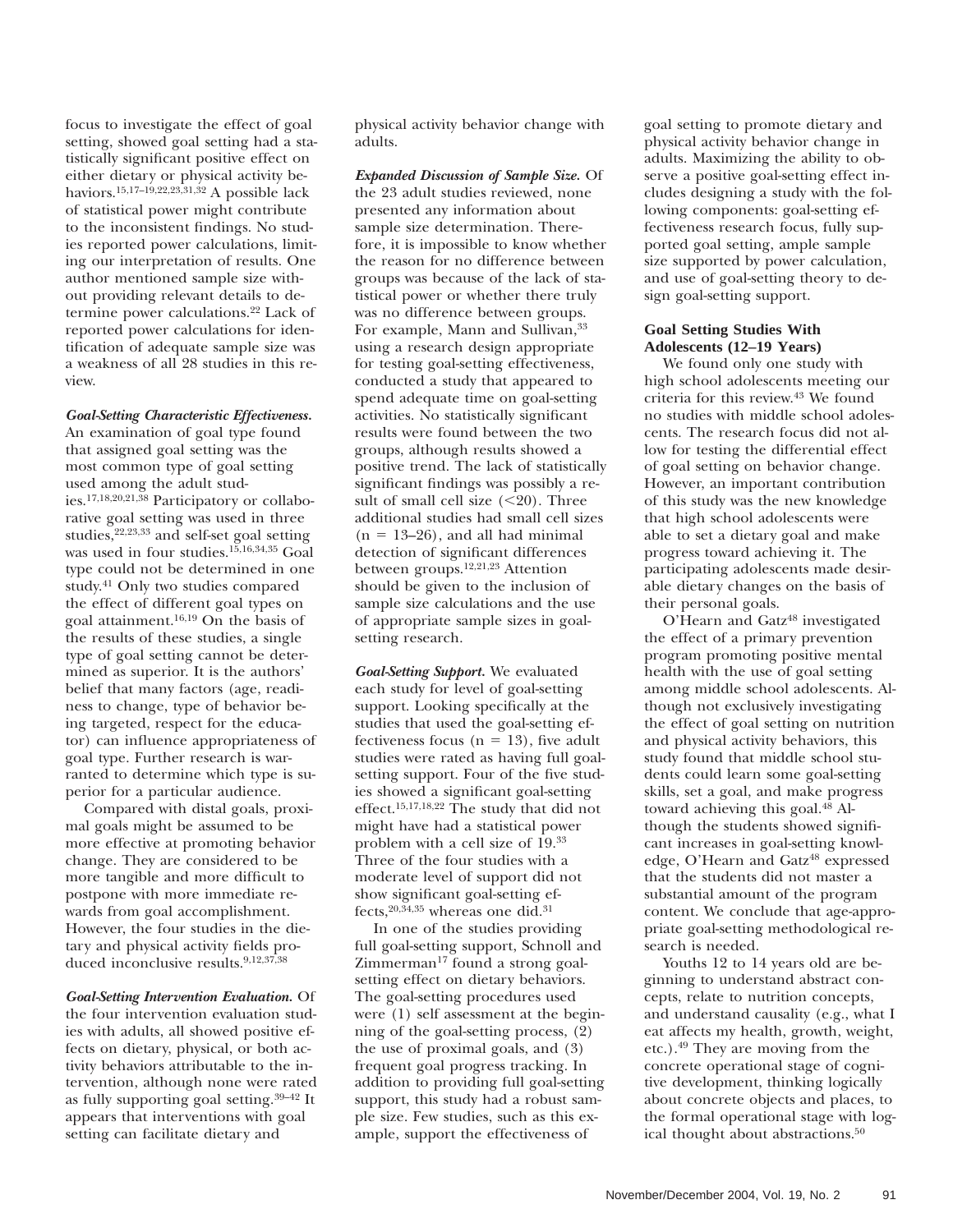Goal setting is an abstract concept. If youth 12 to 14 years of age have not developed the ability to think logically about abstractions, attempting to change dietary and physical activity behaviors through self-set goals would theoretically be futile.

The question of youth aged 12 to 14 years having the ability to understand and apply goals arises is important. Instead of expecting these youth to develop and set their own goals, the authors of this review have proposed ''guided goal setting'' as a new goal type (Table 2). Guided goal setting encourages youth to *choose* from a variety of structured goals developed by the practitioner, thus maintaining the adolescent's autonomy.51,52 This menu approach to goal setting eliminates the possibility of inappropriate goals (i.e., goals that are unattainable, distal, or too general) yet ensures that the goal choices are attainable, proximal, specific, and difficult. We recommend that this type of goal setting be studied for appropriateness and effectiveness with youth aged 12 to 14 years.

### **Goal Setting Studies With Children (**,**12 Years)**

No studies investigating the independent effect of goal setting with this age group were identified in our literature search. However, four interventions with goal setting have been evaluated. At the same time, we have noticed that many nutrition and physical activity programs targeting children have incorporated goal setting into their content as a behavior change strategy. If goal setting is to be used with children, we recommend that it be used with prudence until research is conducted to determine its effectiveness and appropriateness. We propose the use of an age-appropriate type of goal setting classroom-level or group-level instead of individual-level goal setting (Table 2). With this method, children agree on one goal for the group as opposed to having each student set a personal goal. The educator guides the group in setting an appropriate goal, and the class works toward achieving the group goal. We recommend this group-set method of goal setting for children under 12 years of age because formulating a goal requires complex skills these children possibly have yet to master. However, it is most important to reiterate that no evaluation on types of goal setting with children have been reported in the literature on dietary and physical activity behavior change.

#### **Limitations of the Study**

Although the authors used a systematic framework to evaluate each study, this review is both qualitative and quantitative, and findings must be interpreted with this in mind. Also, despite a thorough attempt to include every study meeting inclusion criteria, some studies might have been unintentionally overlooked. Finally, judgments were made on the basis of what was reported in the articles reviewed, not necessarily what actually occurred.

## **SO WHAT? Implications for Health Promotion Practitioners and Researchers**

On the basis of these findings, moderate evidence indicates that implementing goal setting as a dietary or physical activity behavior change strategy is effective with adults, and those studies that fully supported goal setting were more likely to produce positive results. No studies investigated the effect of goal setting among adolescents and children. On the basis of these findings, practitioners should apply goal-setting strategies fully when promoting dietary and physical activity behavior change with adults. In addition, these findings suggest that researchers should conduct experimental studies with attention paid to power calculations, fully supported goal setting, and the appropriate research focus to establish efficacy with adolescents and children. Goal-setting methodologies, which might vary by age of target audience and the intervention setting, need to be studied for all age groups.

## **CONCLUSION**

We conclude that goal setting has shown promise in promoting dietary and physical activity behavior change among adults. The 13 adult studies investigating the effect of goal setting on dietary and physical activity behaviors provide a reference point from which to direct future studies. Researchers should consider the methodological issues raised here in planning future studies. The literature on goal setting with adolescents and children is limited, and to the authors' knowledge, no research has been conducted investigating the independent effect of goal setting on dietary or physical activity behavior of youth. Because goal setting is used in many nutrition and physical activity programs in all age categories, we recommend that research employing the requisite methods be conducted to determine the effectiveness of goal setting in the nutrition and physical activity fields, particularly with adolescents and children.

#### **References**

- 1. Ogden CL, Flegal KM, Carroll MD, Johnson CL. Prevalence and trends in overweight among US children and adolescents, 1999– 2000. *JAMA.* 2002;288:1728–1732.
- 2. Visscher TL, Seidell JC. The public health impact of obesity. *Ann Rev Public Health.* 2001;22: 355–375.
- 3. Contento I, Balch GI, Maloney SK, et al. The effectiveness of nutrition education and implications for nutrition education policy, programs, and research: a review of research. *J Nutr Educ.* 1995;27:279–418.
- 4. Baranowski T, Lin LS, Wetter DW, et al. Theory as mediating variables: why aren't community interventions working as desired? *Ann Epidemiol.* 1997;7(suppl 7):S89–S95.
- 5. Bandura A. Social cognitive theory of self-regulation. *Organ Behav Hum Decis.* 1991;50:248– 287.
- 6. Lee TW, Locke EA, Lantham GP. Goal setting theory and job performance. In: Pervin L, ed. *Goal Concepts in Personality and Social Psychology.* Hillsdale, NJ: Lawrence Erlbaum; 1989.
- 7. Cullen KW, Baranowski T, Smith SP. Using goal setting as a strategy for dietary behavior change. *J Am Diet Assoc.* 2001;101:562–566.
- 8. Locke EA, Shaw KN, Saari LM, Lantham GP. Goal setting and task performance: 1969– 1980. *Psychol Bull.* 1981;90:125–152.
- 9. Zegman M, Baker B. The influence of proximal vs. distal goals on adherence to prescribed calories. *Addict Behav.* 1983;8:319–322.
- 10. Mento AJ, Steel RP, Karren RJ. A meta-analytic study of the effects of goal setting on task performance. *Organ Behav Human Decis.* 1987; 39:52–83.
- 11. Locke EA, Lantham GP. A theory of goal setting and performance. Englewood Cliffs, NJ: Prentice-Hall; 1990.
- 12. Bandura A, Simon KM. The role of proximal intentions in self-regulation of refractory behavior. *Cog Ther Res.* 1977;1:177–193.
- 13. Neubert MJ. The value of feedback and goal setting over goal setting alone and potential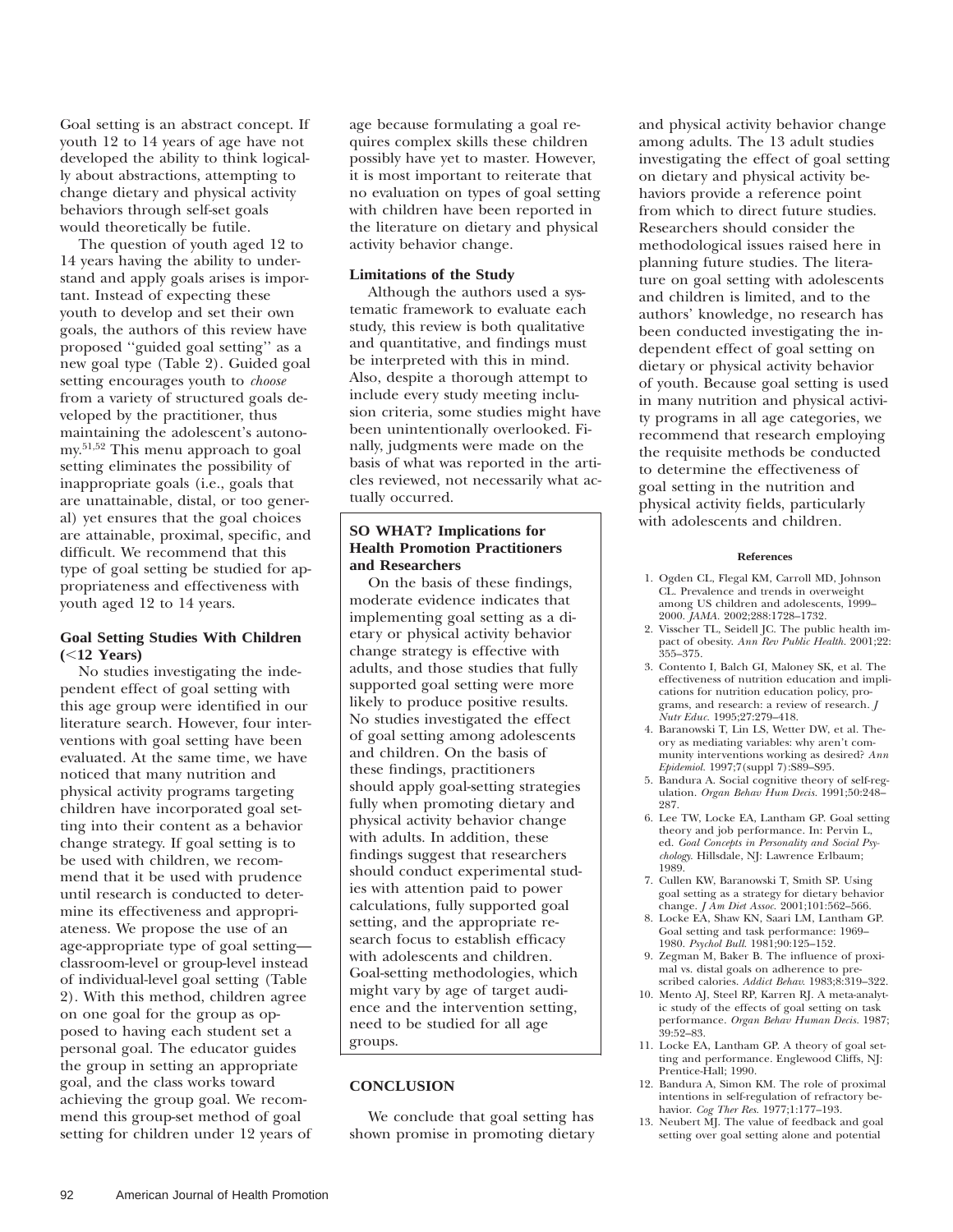moderators of this effect: a meta-analysis. *Hum Perform.* 1998;11:321–335.

- 14. Strecher VJ, Seijts GH, Kok GJ, et al. Goal setting as a strategy for health behavior change. *Health Educ Q.* 1995;22:190–200.
- 15. Annesi JJ. Goal-setting protocol in adherence to exercise by Italian adults. *Percept Mot Skills.* 2002;94:453–458.
- 16. Mazzeo-Caputo SE, Danish SJ, Kris-Etherton PM. Dietary change: prescription vs. goal setting. *J Am Diet Assoc.* 1985;85:553–556.
- 17. Schnoll R, Zimmerman BJ. Self-regulation training enhances dietary self-efficacy and dietary fiber consumption. *J Am Diet Assoc.* 2001;101:1006–1011.
- 18. Duncan K, Pozehl B. Staying on course: the effects of an adherence facilitation intervention on home exercise participation. *Prog Cardiovasc Nurs.* 2002;17:59–65.
- 19. Alexy B. Goal setting and health risk reduction. *Nurs Res* 1985;34:283–288.
- 20. Lutz SF, Ammerman AS, Atwood JR, et al. Innovative newsletter interventions improve fruit and vegetable consumption in healthy adults. *J Am Diet Assoc.* 1999;99:705–709.
- 21. Baron P, Watters RG. Effects of goal setting and of goal levels on weight loss induced by self monitoring. *Int Rev Appl Psychol.* 1982;31: 369–382.
- 22. Schultz S. Educational and behavioral strategies related to knowledge of and participation in an exercise program after cardiac positron emission tomography. *Patient Educ Couns.* 1993;22:47–57.
- 23. Stenstrom CH. Home exercise in rheumatoid arthritis functional class II: goal setting versus pain attention. *J Rheumatol.* 1994;21:627–634.
- 24. Harkins SG, Lowe MD. The effects of self-set goals on task performance. *J Appl Soc Psychol.*  $2000;30:1-40.$
- 25. Bandura A. *Foundations of Thought and Action: A Social Cognitive Theory*. Englewood Cliffs, NJ: Prentice-Hall; 1986.
- 26. Strecher VJ, DeVellis BM, Becker MH, Rosenstock IM. The role of self-efficacy in achieving health behavior change. *Health Educ Q.* 1986; 13:73–91.
- 27. Bandura A. *Social Learning Theory.* Englewood Cliffs, NJ: Prentice-Hall; 1977.
- 28. Baronowski T. Beyond nutritional recommendations: implementing science for healthier populations. Chapter 10. In: Cutberto Garza, et al., ed. Bristol-Meyers Squibb/Mead John-

son 14th Symposium on Nutrition Research, 1995, Washington, DC. *Psychological and Sociocultural Factors that Influence Nutritional Behaviors and Interventions: Cardiovascular Disease.* Ithaca, NY: Division of Nutritional Sciences, Cornell University; 1995:163–187.

- 29. Dunn AL, Marcus BH, Kampert JB, et al. Comparison of lifestyle and structured interventions to increase physical activity and cardiorespiratory fitness: a randomized trial. *JAMA.* 1999;281:327–334.
- 30. Slavin RE. *Educational Psychology: Theory and Practice.* 5th ed. Boston: Allyn and Bacon; 1997.
- 31. Annesi JJ. Effects of computer feedback on adherence to exercise. *Percept Mot Skills.* 1998; 87:723–730.
- 32. Bandura A, Cervone D. Self-evaluative and self-efficacy mechanisms governing the motivational effects of goal systems. *J Pers Soc Psychol.* 1983;45:1017–1028.
- 33. Mann KV, Sullivan PL. Effect of task-centered instructional programs on hypertensives' ability to achieve and maintain reduced dietary sodium intake. *Patient Educ Couns.* 1987;19: 53–72.
- 34. McKay H, King D, Eakin E, et al. The diabetes network internet-based physical activity intervention. *Diabetes Care.* 2001;24:1328–1334.
- 35. Cobb L, Stone W, Anonsen L, Klein D. The influence of goal setting on exercise adherence. *J Health Educ.* 2000;31:277–281.
- 36. Berry MW, Danish SJ, Rinke WJ, Smiciklas-Wright H. Work-site health promotion: the effects of a goal-setting program on nutritionrelated behaviors. *J Am Diet Assoc.* 1989;89: 914–920, 923.
- 37. Martin JE, Dubbert PM, Katell AD, et al. Behavioral control of exercise in sedentary adults: studies 1 through 6 (study 4). *J Consult Clin Psychol.* 1984;52:795–811.
- 38. Dubbert P, Wilson G. Goal-setting and spouse involvement in the treatment of obesity. *Behav Res Ther.* 1984;22:227–242.
- 39. Glasgow RE, Toobert DJ, Hampson SE. Effects of a brief office-based intervention to facilitate diabetes dietary self-management. *Diabetes Care.* 1996;19:835–842.
- 40. Mayer JA, Jermanovich A, Wright BL, et al. Changes in health behaviors of older adults: the San Diego medicare prevention health project. *Prev Med.* 1994;23:127–133.
- 41. Burke V, Mori TA, Giangiulio N, et al. An in-

novative program for changing health behaviours. *Asia Pac J Clin Nutr.* 2002;11(suppl 3): S586–S597.

- 42. Boeckner LS, Kohn H, Rockwell SK. A risk-reduction nutrition course for adults. *J Am Diet Assoc.* 1990;90:260–263.
- 43. White AA, Skinner JD. Can goal setting as a component of nutrition education effect behavior change among adolescents? *J Nutr Educ.* 1988;20:327–335.
- 44. Sallis JF, McKenzie TL, Alcaraz JE, et al. The effects of a 2-year physical education program (SPARK) on physical activity and fitness in elementary school students. *Am J Public Health.* 1997;87:1328–1334.
- 45. Howison D, Niedermyer F, Shortridge R. Field testing a fifth-grade nutrition education program designed to change food-selection behavior. *J Nutr Educ.* 1988;20:82–86.
- 46. Coates TJ, Jeffery R, Slinkard LA. Heart healthy eating and exercise: introducing and maintaining changes in health behaviors. *Am J Public Health.* 1981;71:15–23.
- 47. Ma FC, Contento IR. Development and formative evaluation of a nutrition education curriculum aimed at reducing fat intake in Taiwan elementary students. *J Nutr Educ.* 1997;29:237–243.
- 48. O'Hearn T, Gatz M. Evaluating a psychosocial competence program for urban adolescents. *J Primary Prev.* 1999;20:119–144.
- 49. Lytle L, Achterberg C. Changing the diet of america's children: what works and why? *J Nutr Educ.* 1995;27:250–260.
- 50. Hendee WR. The health of adolescents: understanding and facilitating biological, behavioral, and social development. In: Sahler OJZ, Kreipe RE, eds. *Psychological Development in Normal Adolescents.* 1st ed. San Francisco, Calif: Jossey-Bass; 1991.
- 51. Shilts M, Townsend M, Horowitz M. Pilot study of the EatFit intervention to determine sample size and protocol for a randomized controlled trial. Available at: http:// socialmarketing-nutrition.ucdavis.edu/ publications.htm#review6(3/03). Center for Advanced Studies in Nutrition and Social Marketing, University of California, Davis; 2002.
- 52. Shilts M, Horowitz M, Townsend M. An innovative approach to goal setting for adolescents: guided goal setting. *J Nutr Educ Behav.* 2004;36:155–156.